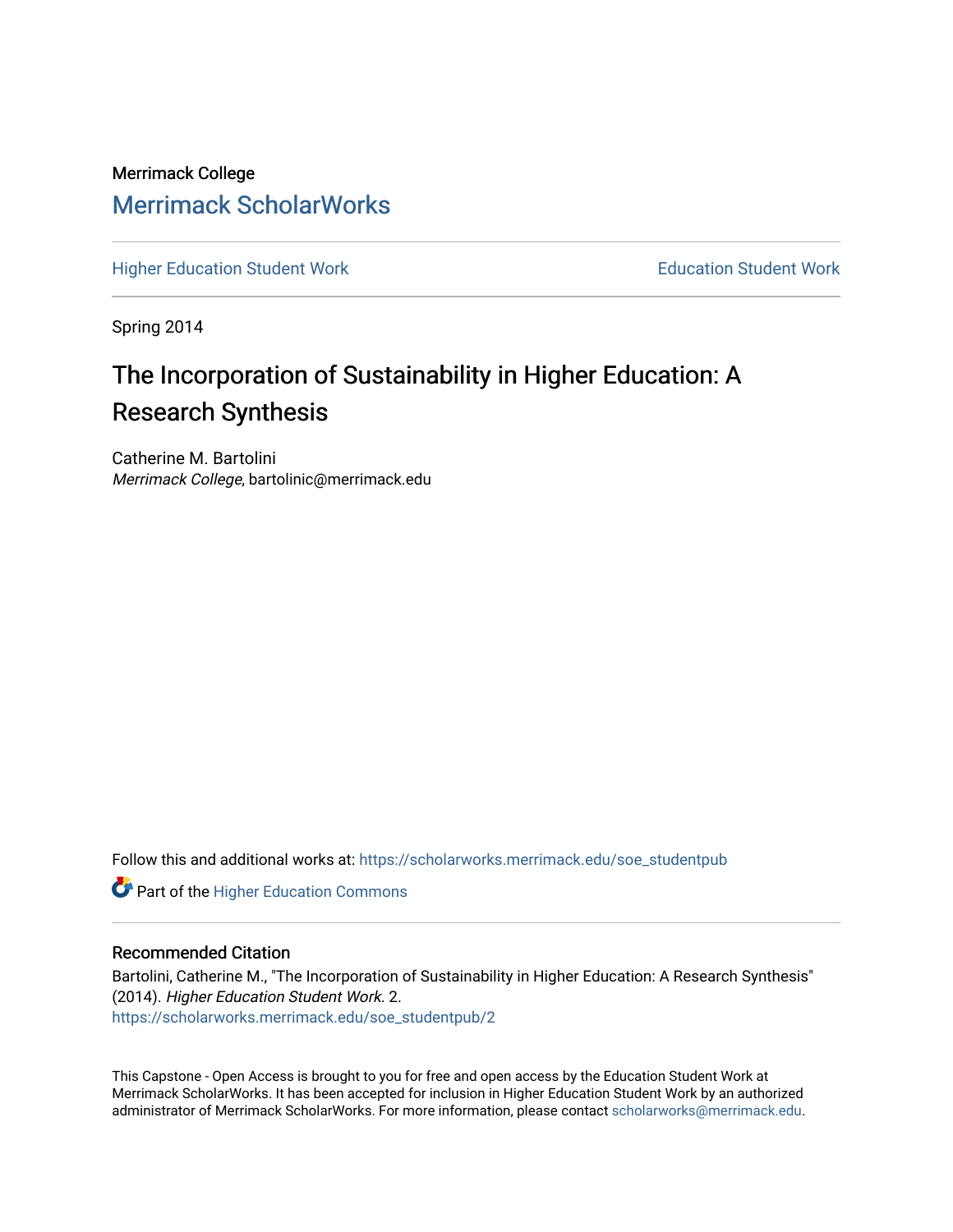The incorporation of sustainability in higher education: A research synthesis

Catherine M. Bartolini

Merrimack College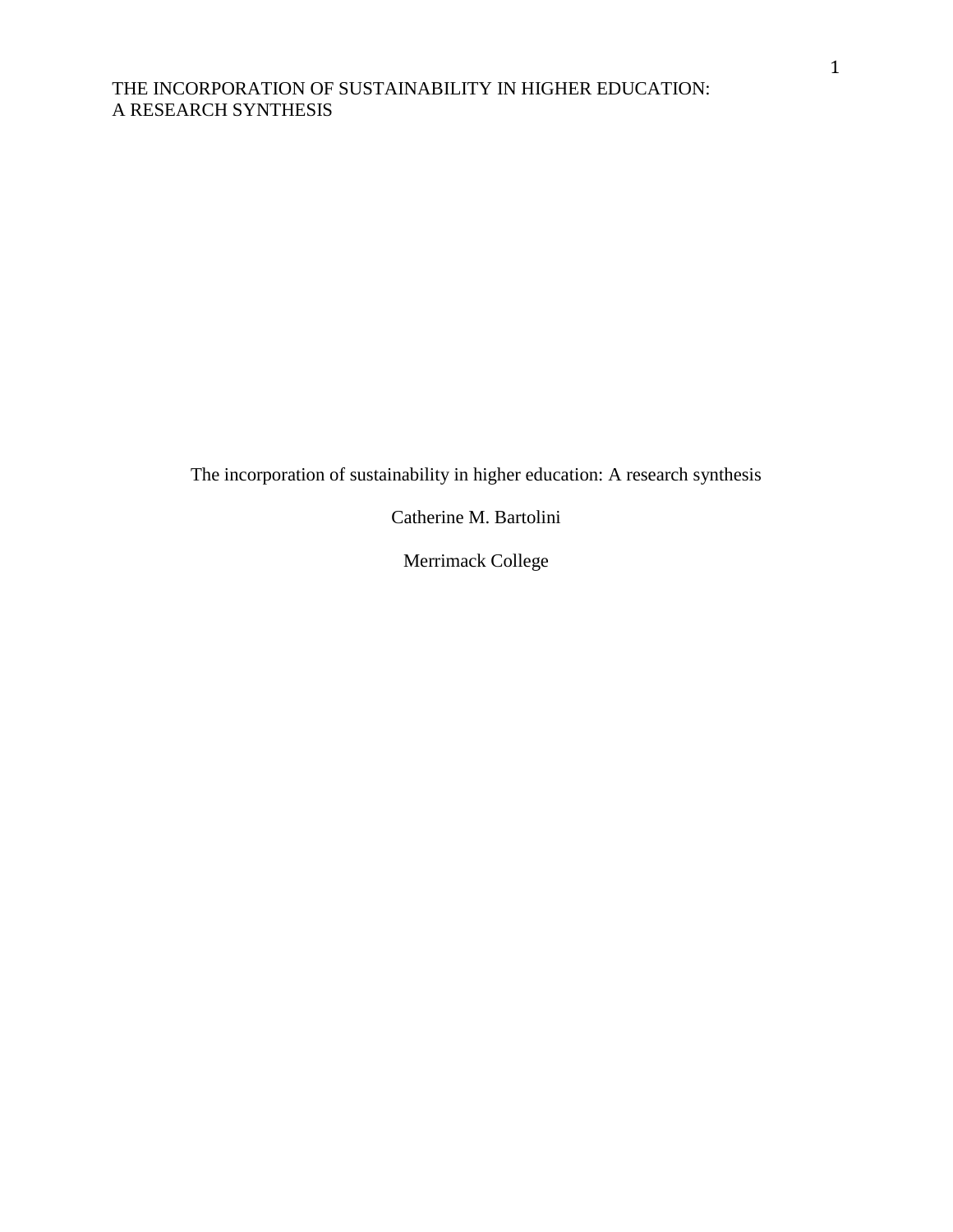|                                                                                      | 3  |
|--------------------------------------------------------------------------------------|----|
| Introduction 4                                                                       |    |
|                                                                                      |    |
| Incorporation of Education for Sustainable Development (ESD) ____________________ 5  |    |
| Restructuring the Institution to Incorporate Sustainability______________________ 6  |    |
|                                                                                      |    |
| Interdisciplinary, Sustainability Focused Curriculum Reform ____________________ 10  |    |
| Methodologies for Sustainability Focused Research Collection ____________________ 14 |    |
|                                                                                      |    |
| Paradigm 16                                                                          |    |
|                                                                                      |    |
|                                                                                      |    |
|                                                                                      |    |
|                                                                                      |    |
| Fostering Behavior Change Towards a Campus Culture Dedicated to                      |    |
|                                                                                      |    |
| Creating Activism for Sustainability through Programming ________________________ 25 |    |
|                                                                                      |    |
|                                                                                      |    |
|                                                                                      |    |
|                                                                                      |    |
|                                                                                      |    |
|                                                                                      | 43 |
|                                                                                      | 44 |

# Table of Contents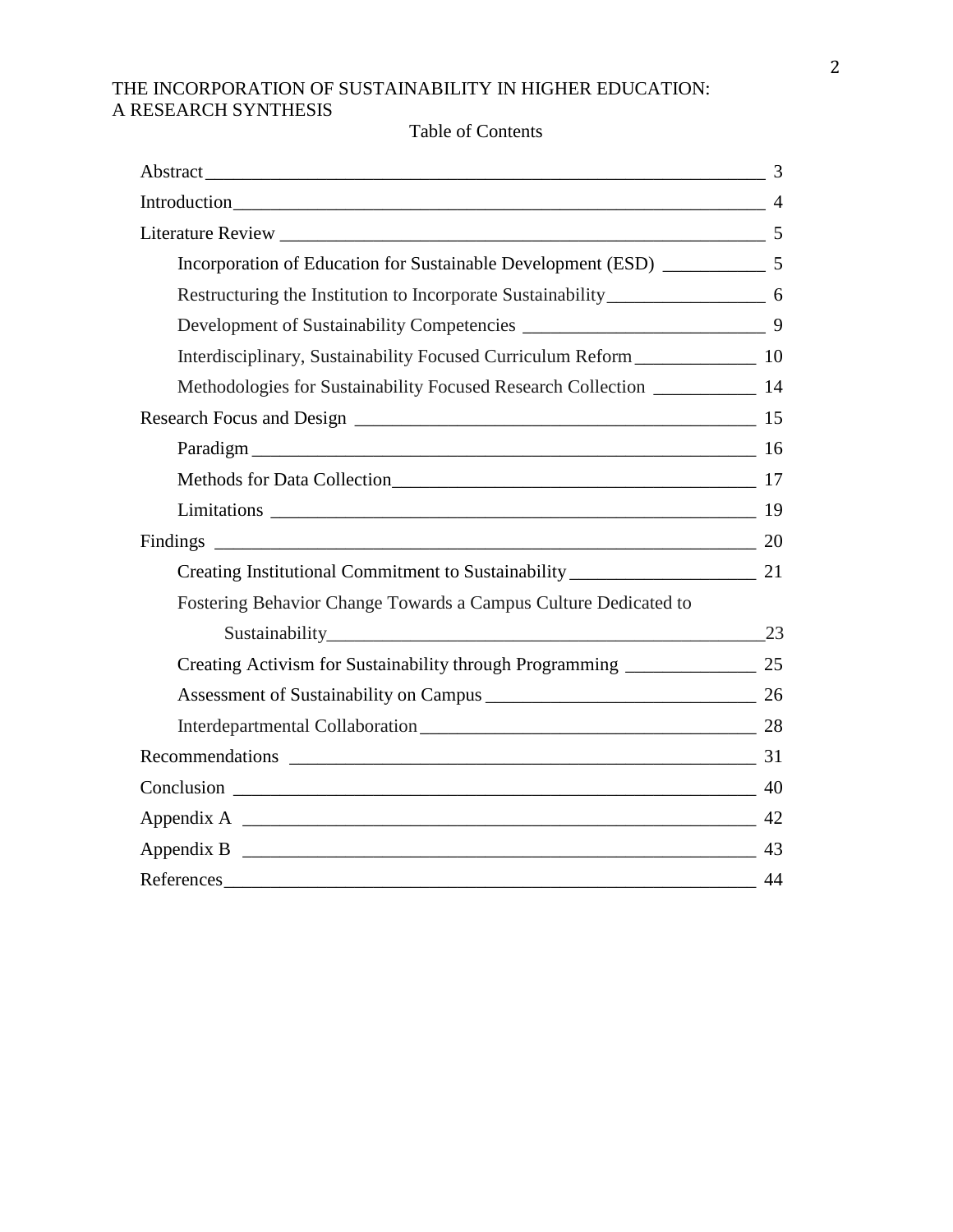#### **Abstract**

In the past decade, sustainability efforts in higher education have become more prevalent across the nation and the world. However, some institutions lack the resources and information on how to successfully create a campus-wide culture that is dedicated to environmentally friendly practices. This study was designed to help direct institutions on the actions they can take to create a sustainably focused campus. Six participants from the offices of sustainability at Babson College and Bryant University were interviewed for this qualitative study. Findings included the significance of incorporating sustainability into the foundation of the institution through signing specific documents that outline the steps to creating campus-wide sustainable behavior. Participants also explained the importance of fostering behavior change to create campus-wide collaboration and how programming can create activism focused on sustainability. Based on the findings, recommendations for this study include establishing sustainability goals through institutional commitment, creating administrative positions dedicated to sustainability, advocating for student interest and participation in sustainability efforts, implementing sustainability training and education through cross-campus collaboration, producing sustainable infrastructure, and continuing assessment and monitoring of sustainability on campus.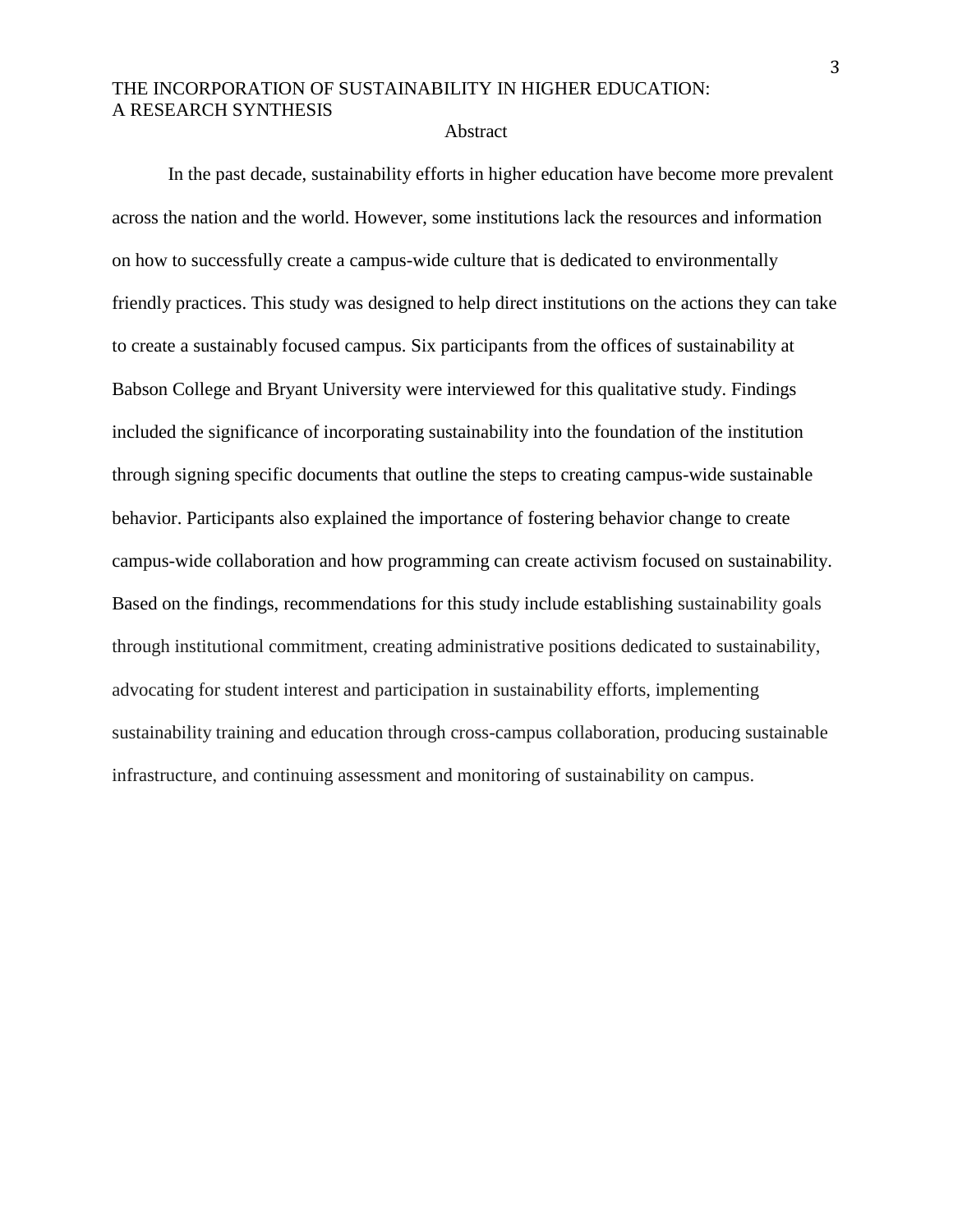#### **Introduction**

There are 7.125 billion people living in the world today with one birth every eight seconds, according to the United States Census Bureau. On average each human being consumes about 1,400 calories and four pounds of water a day to survive (Hales, 2008). The amount of people living in our world will soon exceed the capacity of the Earth's natural resources to sustain human life. It has therefore becoming increasingly important for mankind to decrease our global footprint through changing our methods of production and consumption and converting to a more sustainable lifestyle (Hales, 2008).

In order to promote sustainable development within our society we need to educate our future leaders about the importance of sustainability. This can be partially accomplished through implementing sustainable practices and theory at institutions of higher education (Cortese, 2003). Through exploring the impact of sustainability practices in higher education, we can better understand the effects these practices have on students and in turn, society.

To allow students to fully conceptualize the importance of sustainable living, universities and colleges need to transform many aspects of higher education. Through a "top-down/bottomup" approach colleges and universities can successfully achieve a campus that is focused on sustainability (James, 2012; Barth, 2013). Students, faculty and administration must proactively collaborate in order to address and overcome sustainability issues in higher education. The development of offices on campus that dedicate time and resources to ensuring that sustainability is at the forefront of student life can help achieve the overall goal of eco-friendly institutions in higher education. The research conducted in this proposal explores the ways in which institutions of higher education can successfully incorporate sustainable practices on campus.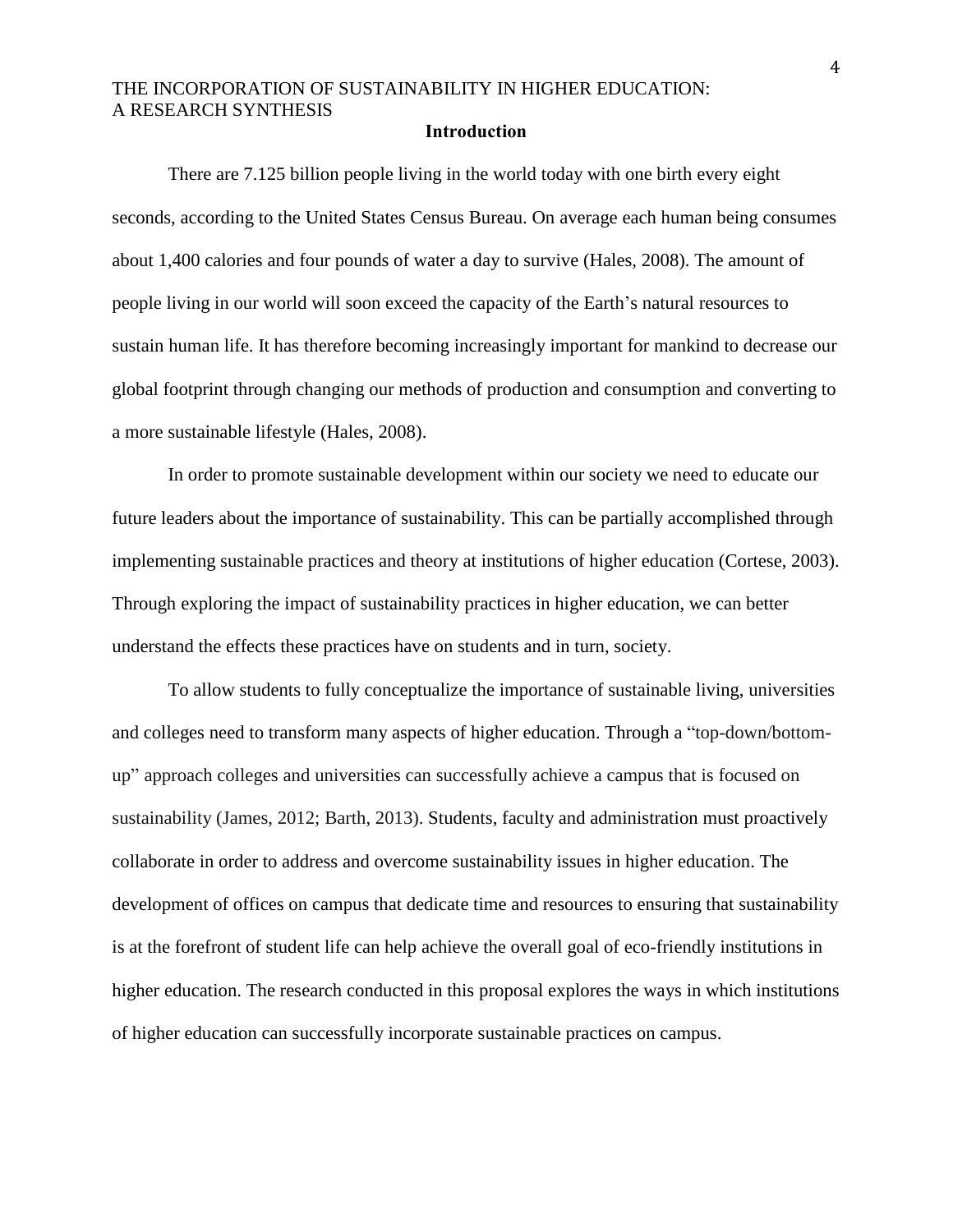In my project, I conducted one on one interviews with professional staff and Student Interns in Offices of Sustainability at two Boston area schools (Babson College and Bryant University). Based on the data I collected through my interviews I created a set of recommendations for college and universities to better understand the importance of incorporating sustainable practices on campus. This research project is designed to show how institutions can produce successful sustainable development in higher education and support the education of future leaders for change.

#### **Literature Review**

In order to understand the significance of promoting sustainability in higher education, it is important to understand the concepts that have been developed in existing literature. The literature reviewed in this research project highlight how restructuring the institution, developing core competencies, and curriculum development are all ways in which institutions of higher education can become more environmentally sustainable.

#### **Incorporation of Education for Sustainable Development (ESD)**

In 1990, the Talloires Declaration was the first official statement signed by over 350 university presidents and chancellors in over forty countries committing their institutions to sustainability (Wright, 2004). This declaration was followed by the formation of Agenda 21 which developed the idea of Education for Sustainable Development (ESD) and promoted the establishment of sustainability educational policy and practice. The emergence of these two proclamations emphasized the growing need for sustainability awareness in higher education. Through the development of these documents university faculty and administrators acknowledged the importance of promoting sustainable development at the collegiate level.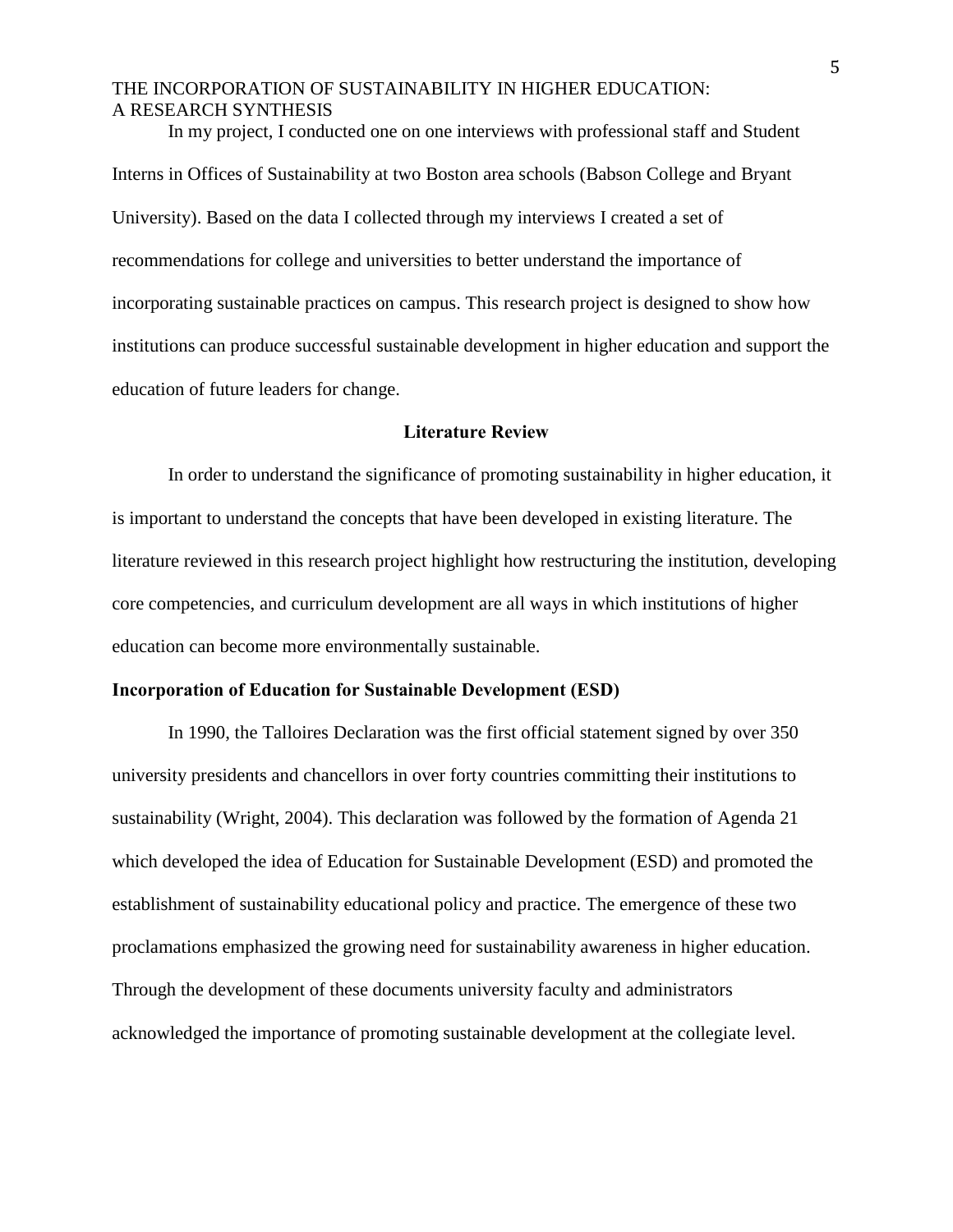Recently, a report from the UN entitled "Decade of Education for Sustainable Development" was published by UNESCO. This document strived to implement ESD in all educational sectors through conceiving a cross-disciplinary approach (Barth & Rieckmann, 2012; Gough, 2008). These documents were devised to educate students, administration and faculty on the importance of developing sustainable practices on campus. Through sustainable development education students can gain perspectives on how to find solutions to real-life problems related to unsustainable practices (Barth & Rieckmann, 2012).

#### **Restructuring the Institution to Incorporate Sustainability**

The development of these and other documents, stressing the importance and need for colleges and universities to incorporate sustainable practices, demonstrates the need for institutional transformation. There are many ways in which institutions of higher education can incorporate sustainability, but researchers continue to debate over the most effective method of implementation.

Multiple researchers have agreed that incorporating sustainability in higher education requires a total transformation of institutional practices (James & Card, 2012; Moore, 2005; Shriberg, 2002; Clugston & Calder, 1999; Nejati & Nejati, 2012). The "critical dimensions and conditions" needed to create sustainable practices on college campuses include restructuring the mission, curriculum, and research while constructing institutional support and outreach to local and global communities (Clugston & Calder, 1999). By reconstructing various aspect of higher education we can successfully achieve a sustainably driven campus.

In Barth's (2013) exploration of the important barriers and drivers behind institutional change, he concluded that small systematic changes can successfully create sustainable development in higher education. In his case study, he explored a "bottom-up" approach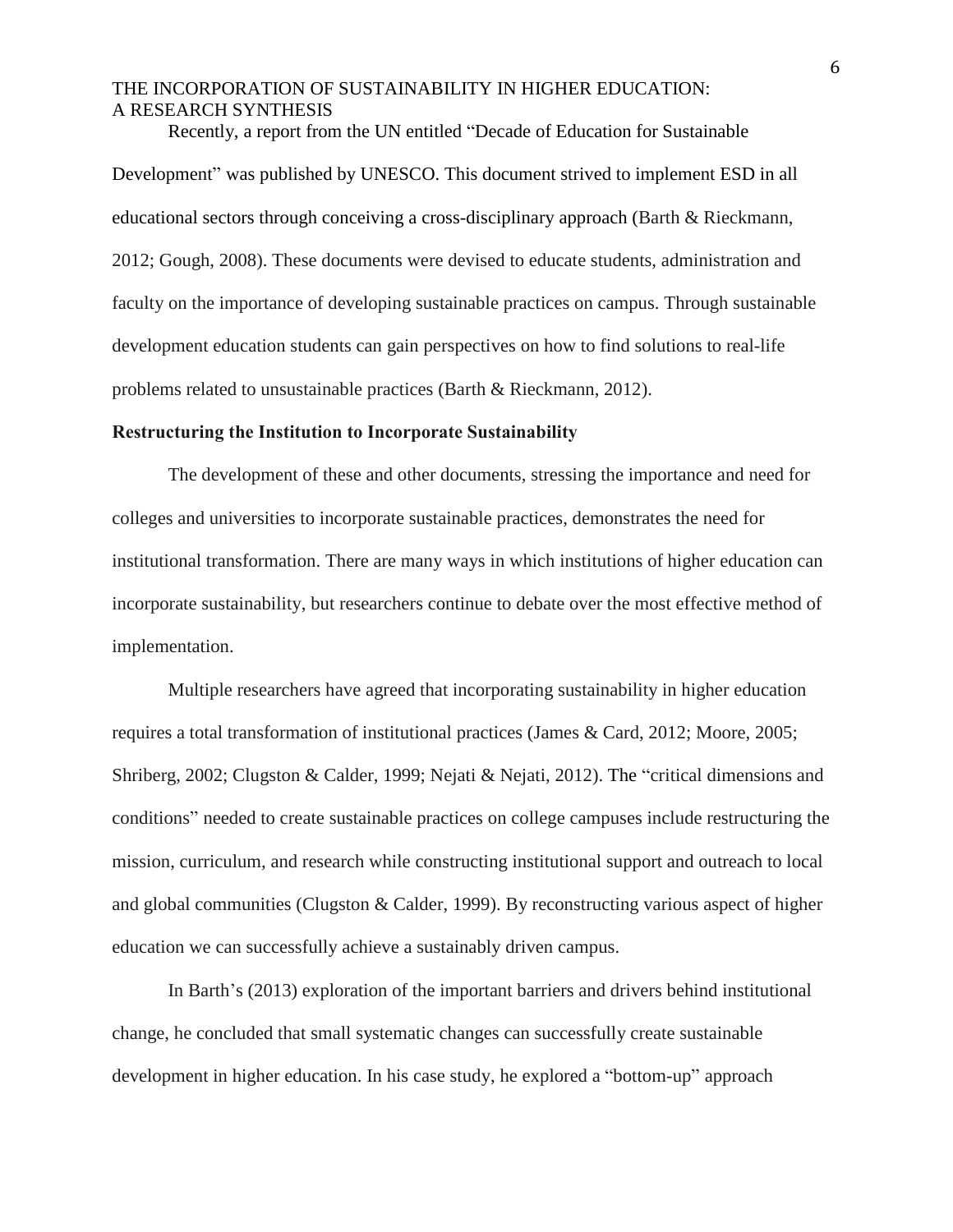describing student-led change on campus from informal to formal leadership and how it can create successful implementation of sustainability practices at universities through ongoing communication, systems of support and student leadership (Barth, 2013). Barth explained that student led change will not only produce future leaders who are committed to sustainability, but will also impact organizational change in higher education creating colleges and universities that are environmentally focused.

Levy and Marans (2012) focused their research on the importance of creating a campus culture that promotes sustainability. In their research they explored the sustainability initiatives practiced at the University of Michigan (UM) and decided to form a set of recommendations on how other institutions can create a "culture of sustainability" on campus based on the findings at UM. They formed a team of eight students and one faculty member to help them with analyzing three types of information: research and theory on environmental behavior, efforts to build a culture of sustainability on other campuses, and the status of the culture of sustainability on the UM campus (Levy & Marans, 2012).

The team decided on a set of three practical recommendations that were most important to creating a sustainability campus culture. These recommendations were focused on three areas: education and training, engagement, and assessing and monitoring. Educating campus community members on the importance of sustainability and providing training on how to take steps towards being more sustainable was the first step.The second step emphasized the importance of promoting engagement within the local community in order for students, faculty, and staff to educate others on the importance of sustainability. The third step stressed the significance of assessing and monitoring the development of sustainability initiatives on campus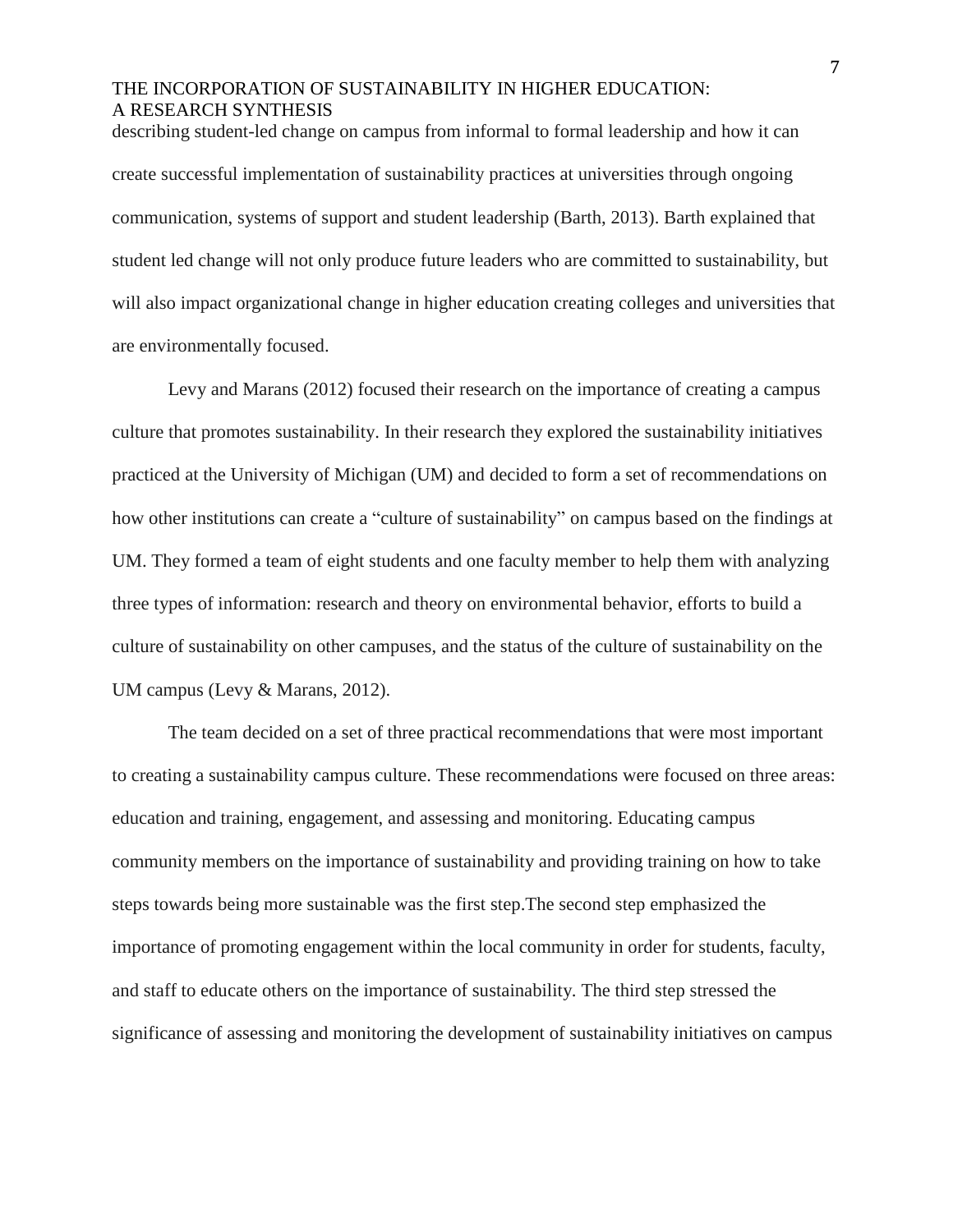to ensure that progress was being made towards a culture that is more focused on sustainability

(Levy & Marans, 2012).

The research conducted by Levy and Marans (2012) connects with Wurzel's (2012) review on the impact of a sustainability centered campus culture on student affairs professionals. Wurzel (2012) explained that sustainability is gaining momentum in higher education and therefore the campus community needs to embrace the green initiatives that "encourage multidisciplinary, cooperative thinking, planning, and implementation" (Wurzel, 2012, p. 80). Wurzel (2012), Levy and Marans (2012) would likely agree that collaboration between faculty, staff and students is a key component to creating a culture on campus that is focused on sustainability.

Institutional restructuring is a crucial component to creating a sustainable campus. All members of the campus community need to work together in order to make changes on campus. The literature reviewed in this section explains how institutions can make systematic changes via a "top down" or "bottom up" approach. All studies agree that collaboration within the community is the most important factor in creating a environmentally sustainable institution. The role of promoting sustainability on campus should not only depend on the actions of the students. Faculty and administration must also be proactive and supportive of the sustainability movement in order to successfully achieve an environmentally-friendly institution.

#### **Development of Sustainability Competencies**

In order for institutions of higher education to be successfully restructured, core competencies that focus on sustainability need to be developed. The formation of core competencies that promote sustainable development in higher education is a vital step in creating change. Researchers Barth, Godemann, Rieckmann and Stoltenberg (2007) conducted focus groups comprised of thirteen students from the University of Luneburg, Germany exploring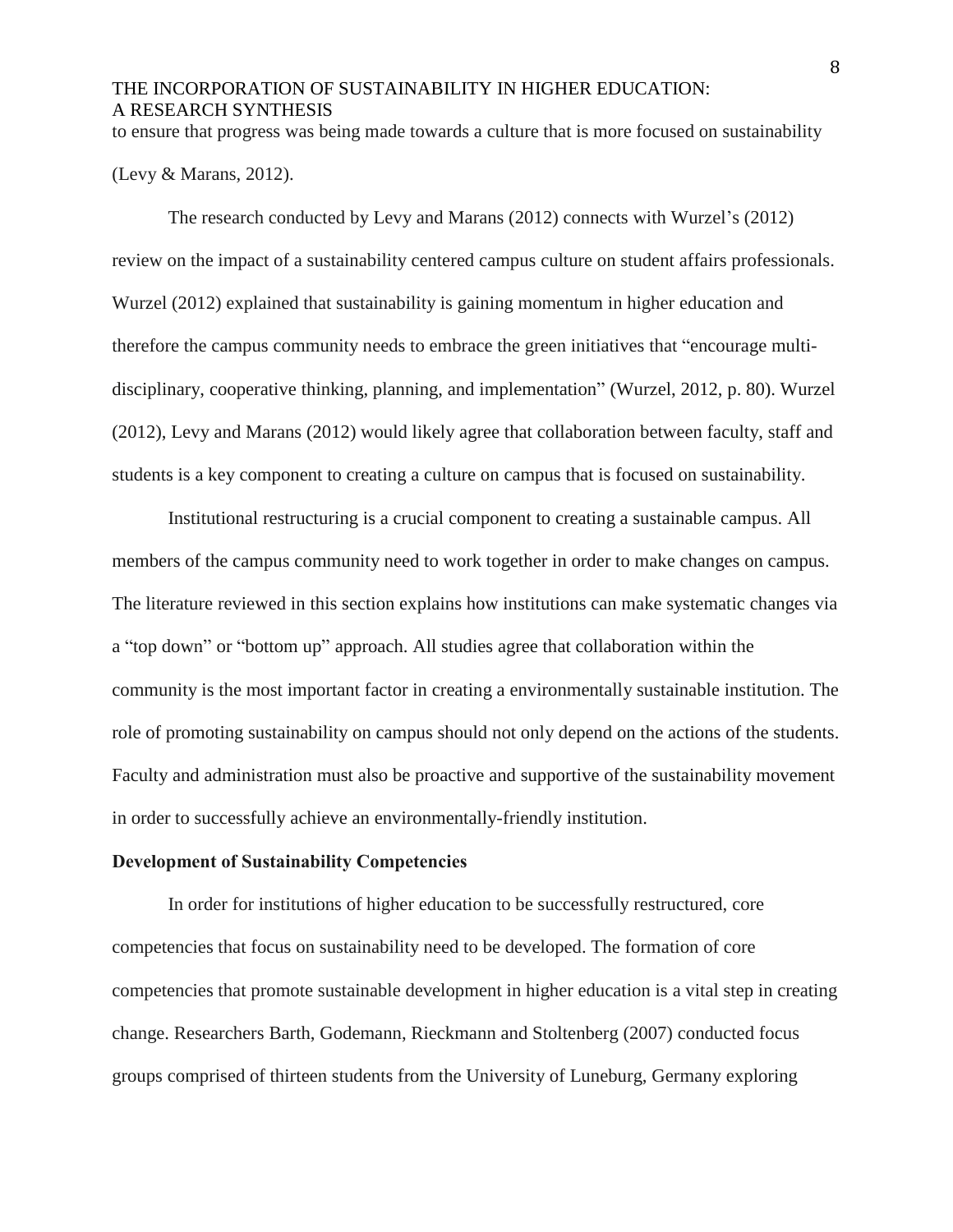which competencies students found to be most crucial to promoting sustainability in higher education based on the three-year program the students participated in called the "Sustainable University". The data collected showed that students believed interdisciplinary cooperation to be a key component to sustainable development. They also stressed the importance of sociocommunicative competencies and voluntary commitment that promotes interaction. The students found it to be effective to learn from others through communication and activities that involved groups of diverse people (Barth, Godemann, Rieckmann & Stoltenberg, 2007).

Through the establishment of basic sustainability competencies, institutions of higher education can educate students to be proficient in applying the skills and knowledge gained at school to a professional context. In their search to develop basic competencies for sustainability in higher education, Hidalgo and Fuentes (2013) concluded after reviewing the work of Barth, Godemann, Rieckmann and Stoltenberg (2007) that there are three types of competencies that can successfully help universities incorporate sustainability practices on campus: cognitive, methodological and attitudinal.

The development of cognitive skills will help students gain critical perspectives on how they can solve socio-environmental issues. Students can then use methodological expertise to take action in order solve these problems. Combined with a shift in attitude towards moral and ethical behavior, social change is fostered at a global scale. Institutions of higher education need to understand the idea that "Achieving a sustainable future requires that individuals adopt different values, attitudes, skills, habits, and behaviors that are often learned and grounded at an early age" (Hidalgo & Fuentes, 2013, p. 454).

Through the incorporation of key competencies institutions of higher education can lay the groundwork for successful implementation of sustainable practices. A commitment to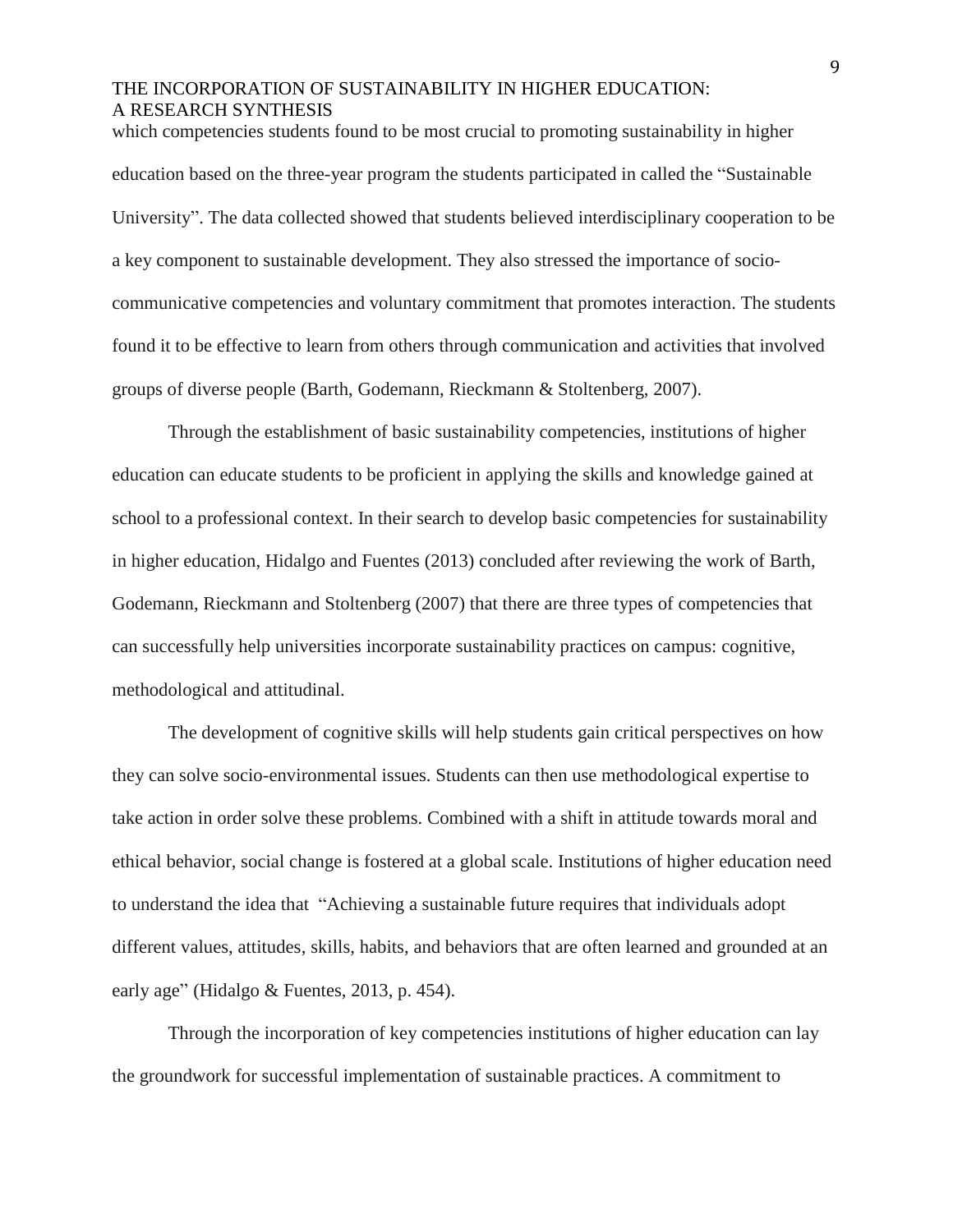Sustainability cannot occur without fully understanding how students and universities can benefit from incorporating sustainable development on campus.

#### **Interdisciplinary, Sustainability Focused Curriculum Reform**

Establishing a curriculum that emphasizes the importance of sustainability, can influence students and faculty to promote sustainable practices. The literature reviewed in this section explore the effects of implementing sustainability into the curriculum. Universities thus need to integrate sustainability into modes of teaching and learning in order to promote campus wide sustainable development.

Collaboration is a key factor in creating a curriculum that stresses sustainability. There is too much value placed on individualism in higher education today. Colleges and universities have not devoted enough effort to promoting cooperative and collaborative efforts that can help build a more sustainable future. In Cortese's (2003) review of the role of higher education for a sustainable future he explained the lack of collaboration at the collegiate level, stating that "Learning is fragmented, and faculty, responding to long-established incentives and professional practices, are often discouraged from extending their work into other disciplines or inviting interdisciplinary collaboration" (Cortese, 2003, p 22). Institutions of higher education not only need to integrate sustainable practices on campus, but also need to promote interdependence on the local communities that reflect social and biological sustainability models. Sustainability needs to tie into the curriculum and the social experiences of the students on campus (Cortese, 2003).

In Barth, Michelsen and Sanusi's (2011) review on higher education for sustainable development, they explained the three themes that institutions of higher education need to use in order to successfully integrate sustainability into the curriculum. These themes were created at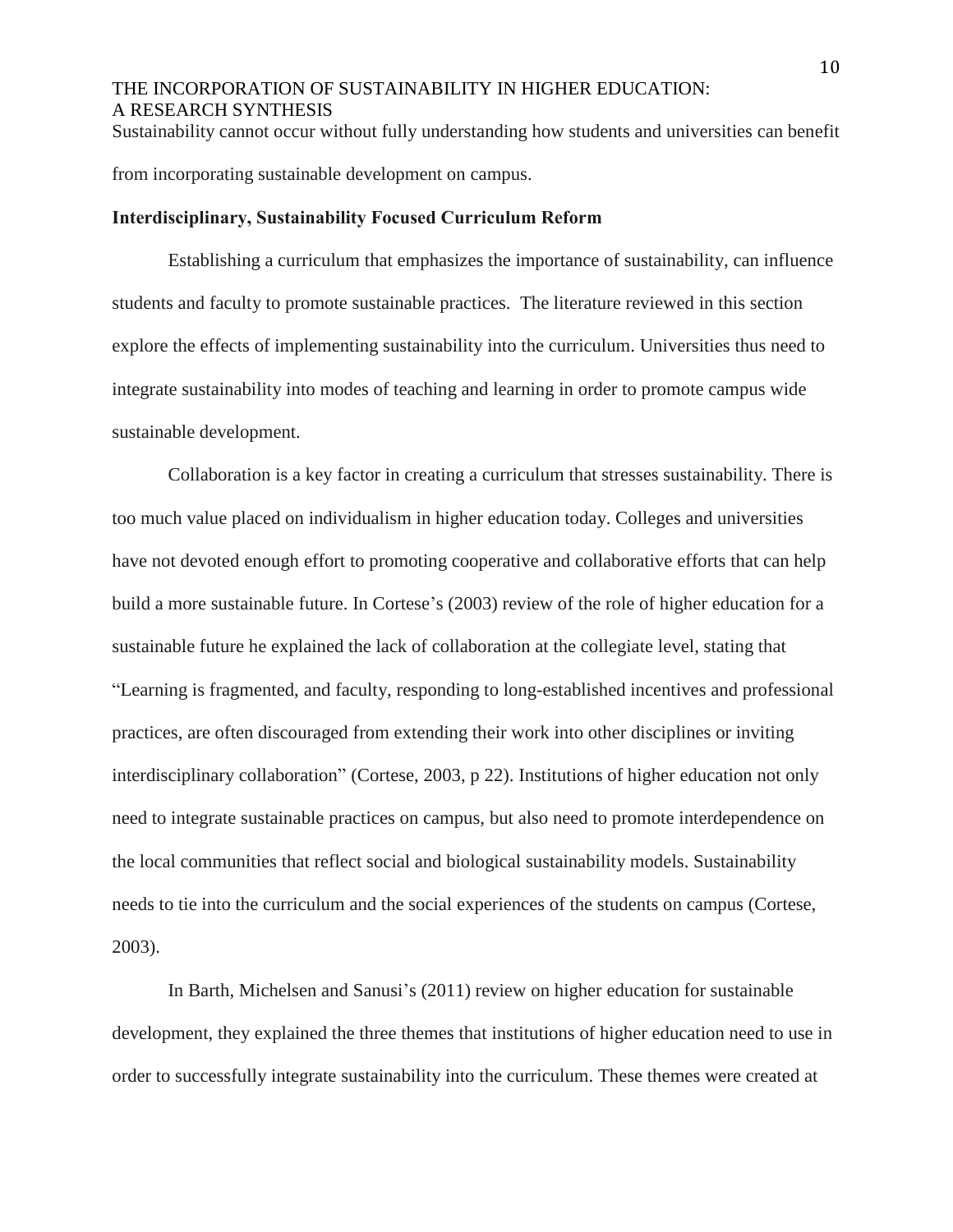the Third International Conference on Higher Education for Sustainability in 2009. The themes highlighted the importance of "mainstreaming higher education for sustainability" in which innovative pedagogical practices are used to increase student interest in sustainable practices, analyzing the "impact of higher education for sustainability" on society, and creating "innovation in higher education for sustainability" (Barth, Michelsen & Sanusi, 2011).

The article explained the need to completely reorient teaching and learning in higher education. Some researchers suggested that there is a need to question traditional approaches and reshape our curriculum development (Barth, Michelsen & Sanusi, 2011). Restructuring the curriculum to incorporate sustainability will generate critical thinking skills that revolve around issues of sustainability. If topics of sustainability are constantly discussed in the classroom and applied to real life situations students and faculty will be more inclined to be proactive and strive to decrease our global footprint.

The idea of deep-rooted implementation of sustainability in higher education through curriculum reform is further explored in one study conducted by Matthias Barth and Marco Rieckmann (2012). In their research they analyzed a one-year program implemented at a university in Ecuador that gives teachers a basic understanding of ESD and shows them how to apply it to teaching methods. The program focuses on course design that promotes collaborative learning. Professors, from a variety disciplines, were invited to take part in the program. Twentyfive volunteered, and eighteen ultimately enrolled and completed the program. The professors were then instructed to create seminars that encouraged students to find solutions to real-life problems related to unsustainable practices.

Through collaboration and interdisciplinary approaches the teachers were able to reflect on each others approaches to indoctrinating sustainability. Professors that participated in the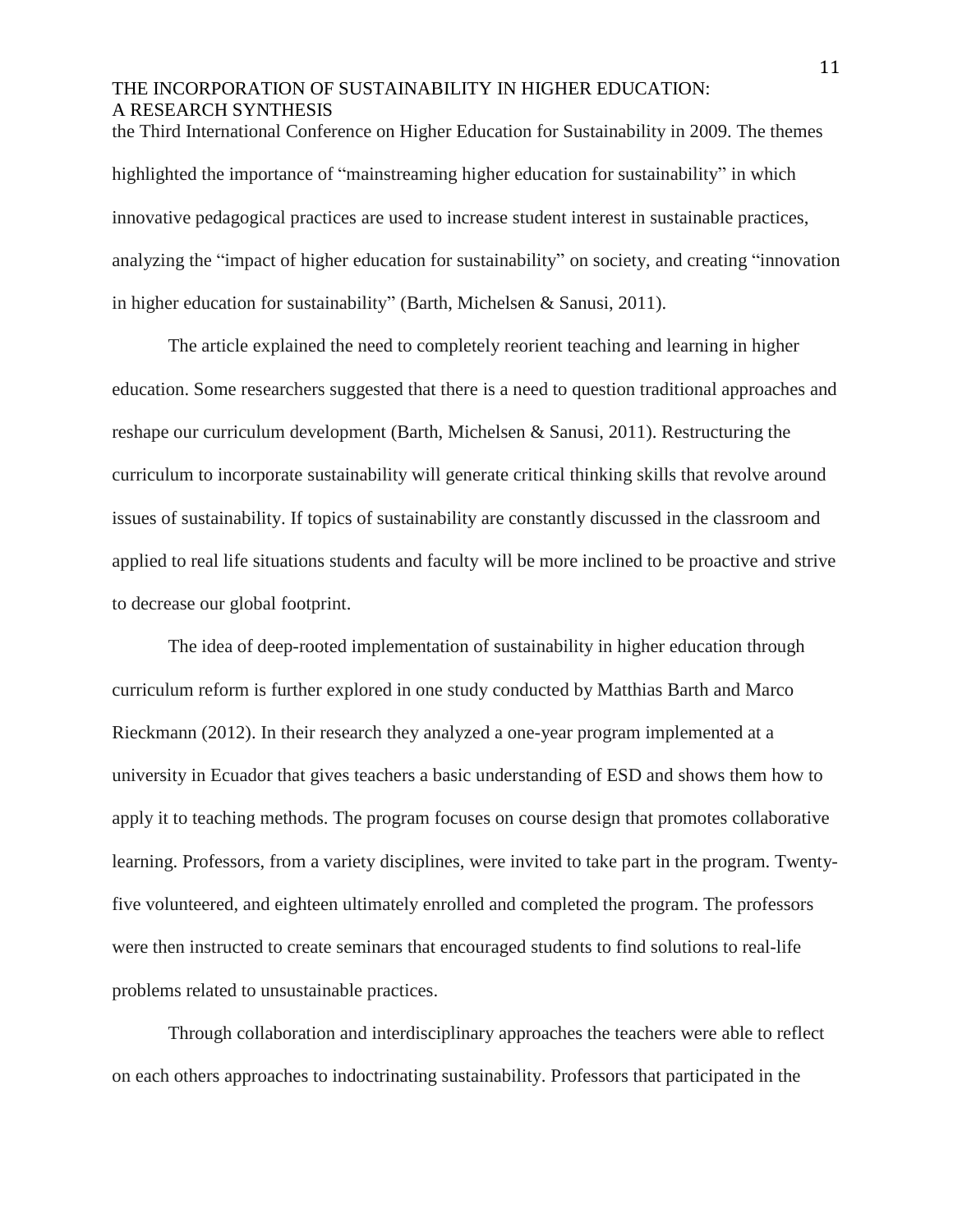program "acknowledged the relevance of transdisciplinarity and its importance for sustainability related problem solving" (Barth & Rieckmann, 2012, p. 32). Through developing seminars the teachers were able to apply their knowledge to real-world problems. These seminars, in some cases, promoted student participation in the local community. The successful integration of the program promoted self-confidence from the participants and made them motivated to continue to incorporate ESD into their practices (Barth et al, 2012).

The researchers concluded, based on the positive outcomes of the program from students and professors, that: "Organizational change towards sustainability, means considering at least three different outcomes: 1. Individual competencies of academic teaching staff, 2. professional performance, and 3. long-term organizational impact" (Barth & Rieckmann, 2012, p. 31).

Another case study conducted by Barth and Timm (2011) explored the perspective of students on sustainable development programs in higher education. The research was executed at the Leuphana University of Luneburg, Germany where sustainable development practices were fully incorporated into the curriculum. All students were asked to participate in two corresponding surveys that tested the impact of a curriculum centered around sustainability. The first survey received a 93.3% response rate.

The students were equally enthusiastic about the curriculum and a high majority became knowledgeable on the concept of sustainability after completing the program. The researchers concluded from their study that, "For a long term perspective, it seems to be crucial to identify and communicate an added value for students that they can recognize and acknowledge" (Barth & Timm, 2011, p 22).

The literature reviewed in this section demonstrates that in order to successfully integrate sustainable practices at the university level there needs to be a reorienting of the educational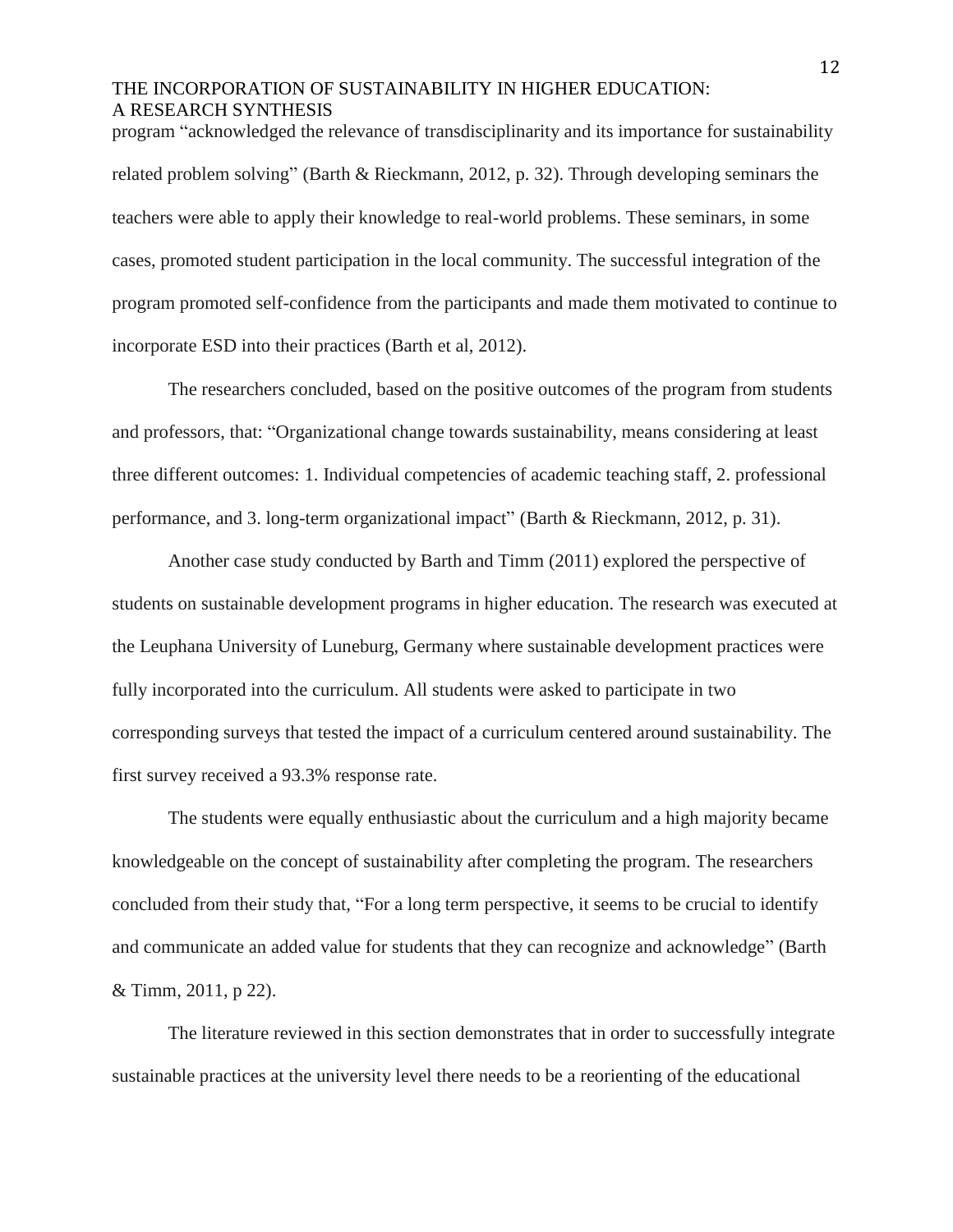concept. Institutions of higher education are not only centers of research and teaching, but are also employers and consumers. Therefore, they play a crucial role in the context of sustainable development, "since they (1) educate societies' future decision makers providing them with key competencies to contribute to a (more) sustainable future and also (2) generate, transfer and communicate new knowledge reflecting on and simultaneously innovating, society" (Cortese, 2003; Gough and Scott, 2007; Fien, 2002; Moore, 2005).

Programs such as the ones highlighted in these studies show the organizational impacts curriculum reform can have at the university level. The faculty adjusted their curriculum, were able to work collaboratively, and identified approaches which worked. Interdisciplinary methods are key to establishing and maintaining sustainable development in higher education.

Through collaborative efforts, systematic change towards sustainability can become possible. The restructuring of the curriculum will promote critical thinking skills and challenge teachers and students to solve real-world problems. A sustainability-focused curriculum will enhance global perspectives and make an impact on our society and the world.

#### **Methodologies for Sustainability Focused Research Collection**

Each article in this literature review demonstrated the variety of ways in which sustainability can be incorporated into higher education. The researchers in each study conducted their inquiry through the use of different methodologies. The methodologies exercised in the articles varied, but were mostly case studies. The majority of articles used interviews and surveys to collect data on the impact of sustainable practices in higher education. Many of the researchers interviewed students and faculty to understand the benefits and effectiveness of incorporating sustainable development on campus.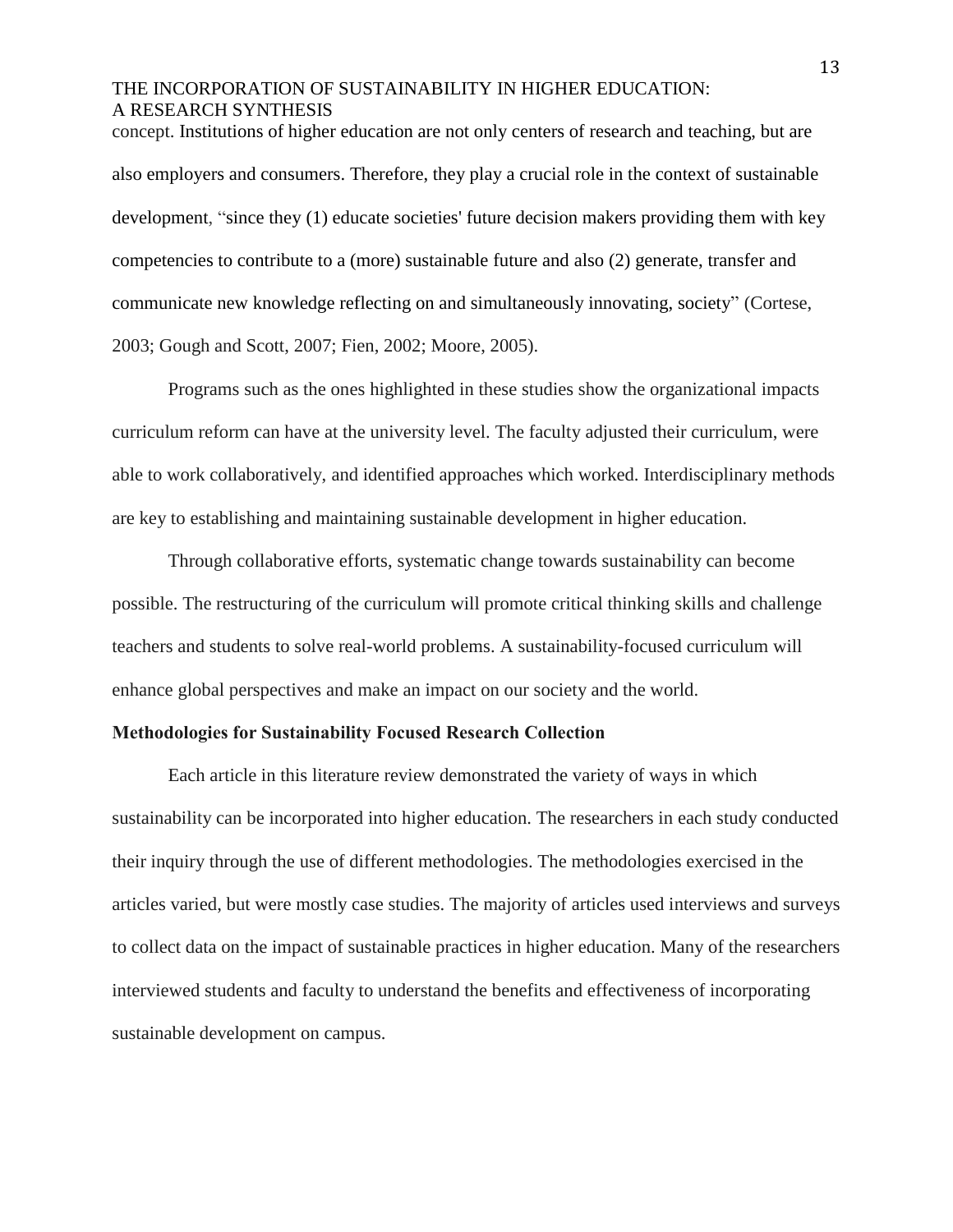Corcoran, Walker and Wales (2004) explored the benefits of using case studies for research on sustainability in higher education. Through their study they hoped to determine the most effective method of data collection for creating a critical research model on the topic of sustainability in higher education. The researchers analyzed multiple major journals on environmental education and focused in on articles that conducted case studies on sustainability in higher education. They found case studies to be an ineffective methodology for data collection. The researchers concluded that case studies would be more effective in bringing about change if they were better theorized and documented (Corcoran, Walker, & Wales, 2004).

Another study conducted by Fien (2002) explored the paradigms used to conduct research on sustainability in higher education. Through comparing the four paradigms used in data collection: post-positivist, constructivist, transformative and pragmatic, the research aimed to understand which paradigm would be most effective in promoting sustainability in higher education. They found that the paradigms are all valuable depending on the issue and on the institution. However research is conducted it is to be done in a manner that is "to be of the most benefit to human and non-human nature" (Fien, 2002, p. 144).

Corcoran, Walker and Wales (2004) found the use of case studies to be ineffective in improving sustainable practices on campus. Further research should be made on the transferability of information gathered when conducting single case-study research. It is valuable to provide contextual relevance to various stakeholders at other institutions in order to create change (Corcoran et al, 2004).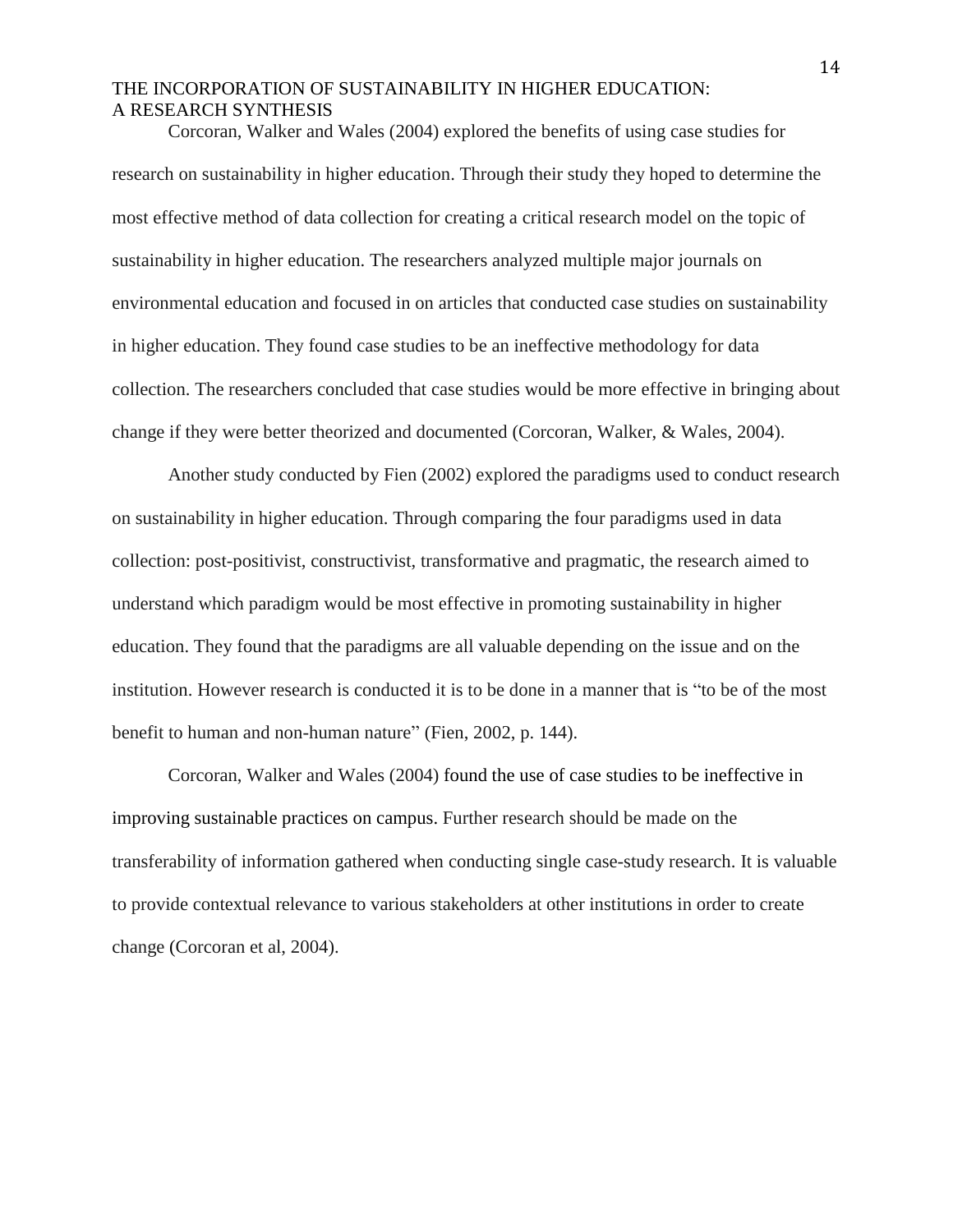#### **Research Focus and Design**

The choice in methodology depends on the nature of the research conducted. In the literature reviewed, the studies focused on ways in which higher education can incorporate sustainability on campus. It seemed most effective for the purpose of my research to conduct case studies at two institutions that have what appear to be integrated sustainability programs, and interview participants individually to collect data about their experiences. Due to the limited amount of time allotted for my project and the resources available, conducting my research in the Boston area, and interviewing professional staff at two institutions, was the most effective and practical method of data collection.

The intention of my research was to understand how institutions of higher education can successfully implement sustainability into campus life through dedicated administrative roles. The literature reviewed for this research shows there is a lack of information on how administrative and other campus leaders can help implement sustainable practices on campus. Many of the articles reviewed explored ways the curriculum and core competencies can be restructured to create sustainable development. However, it is important to understand the various outcomes an Office of Sustainability could generate in creating sustainability in higher education.

#### **Paradigm**

I chose a constructivist approach in collecting my data. Constructivism is a research paradigm based on qualitative and participatory action (Mertens, 2010). This paradigm seemed most effective for data collection on sustainability in higher education because it aims to understand the different social views on the benefits of having sustainable practices on campus.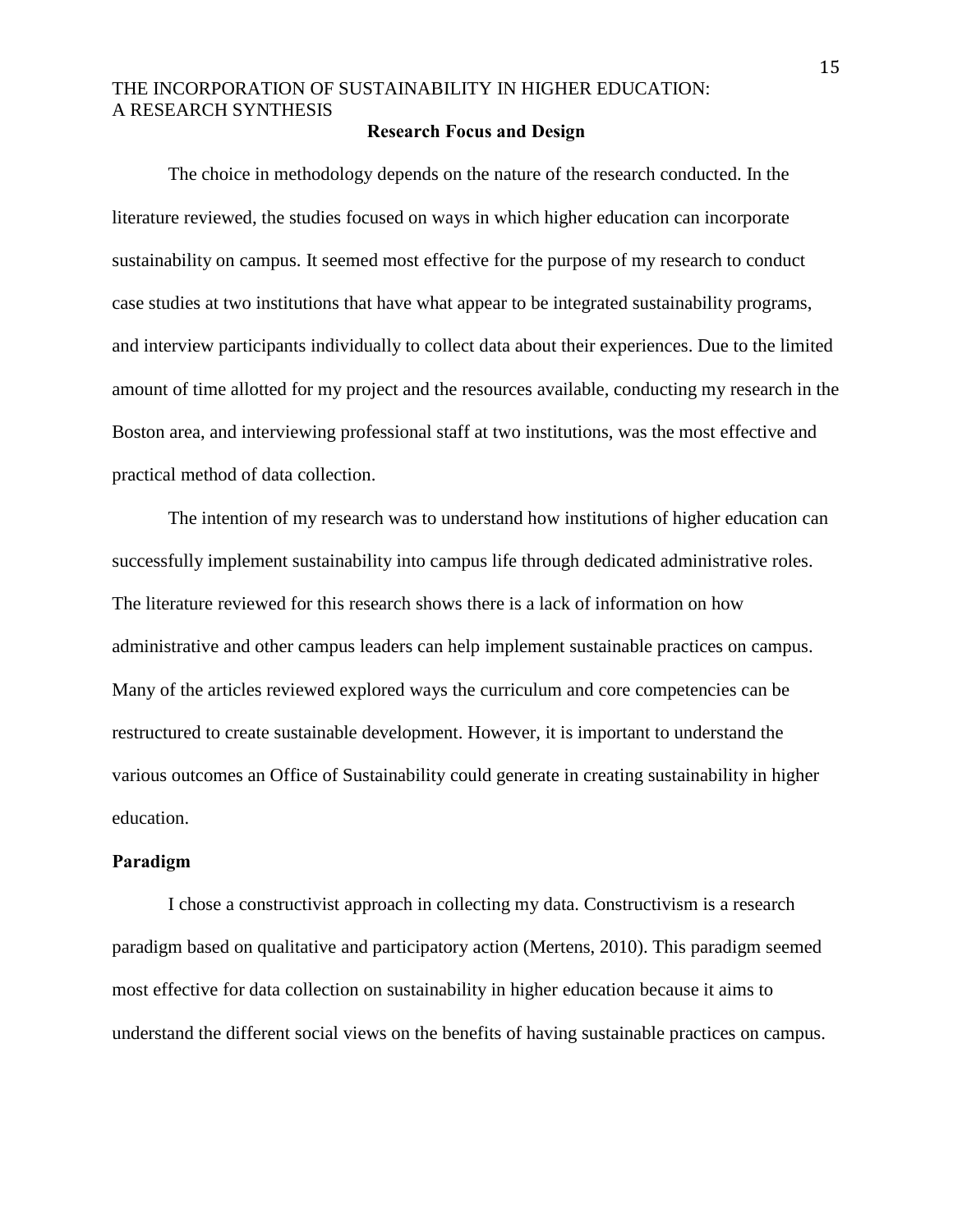As Mertens, 2010 explained, constructivism creates an "interactive link between researcher and participant" which, in turn, helps raise awareness on the importance of sustainability through expressing the realities and viewpoints of the people who have first-hand experience. Constructivists acknowledge that there is not 'one' reality and strive to understand how multiple individuals use an interpretive lens to describe the meaning of an experience (Mertens, 2010).

#### **Methods for Data Collection**

The main methodology used for data collection was through conducting case studies at two institutions in the Boston area, Babson College and Bryant University.

Babson College was founded in 1919 by Roger Babson who intended to create an institution dedicated to creating students proficient in entrepreneurship (Babson College, 2014). Babson is located in Wellesley, Massachusetts, about fifteen miles outside the city of Boston. The undergraduate population consists of about 2,000 students with a graduate population of 1,200 students. The institution is a private, not-for-profit college that is recognized by the Association to Advance Collegiate Schools of Business (AACSB), the New England Association of Schools and Colleges, and the European Quality Improvement System (EQUIS) (Babson College, 2014). At Babson, students are immersed into a living/learning laboratory that prioritizes entrepreneurship. Each student at Babson is encouraged to create global change through an integrated, co-curricular program that emphasizes Social, Environmental, Economic Responsibility, and Sustainability (SEERS) (Babson College, 2014).

Byrant University was founded in 1863 by John Collins Byrant and Henry Beadman Bryant. It is a private, not-for-profit institution with an undergraduate population of 3,180 students and a graduate population of about 400 students. The university is located in Smithfield,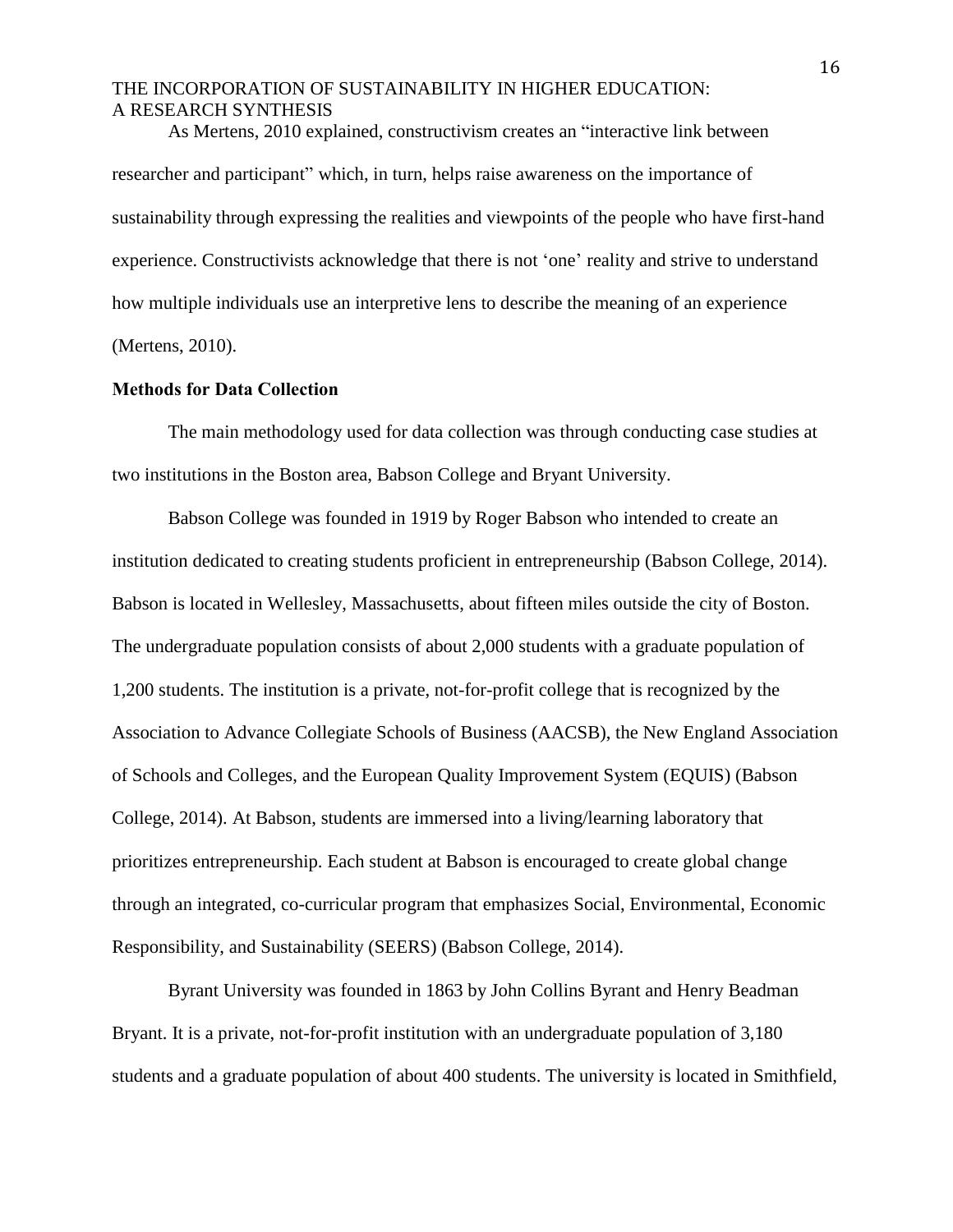### THE INCORPORATION OF SUSTAINABILITY IN HIGHER EDUCATION: A RESEARCH SYNTHESIS Rhode Island, about fifty miles from the city of Boston and fourteen miles from Providence,

Rhode Island. The interdisciplinary curriculum at Bryant focuses on the integration of business with the arts and sciences with an emphasis on global perspectives (Bryant University, 2014). The School of Business is recognized by the Association to Advance Collegiate Schools of Business (AACSB) and the School of Arts and Sciences is accredited by the New [England](http://www.neasc.org/) [Association](http://www.neasc.org/) of Schools and Colleges (NEASC).

I chose these colleges specifically due to the small size of the institutions and the location. I felt that it would be ideal to measure and compare the effectiveness of having an Office of Sustainability on a smaller campus. It was also easier to communicate with local institutions. Both schools have incorporated Offices of Sustainability on campus and have employed two professional staff members in each office, a Director of Sustainability and a Coordinator. They also both employ student interns to work in the office to help promote sustainability on campus.

When designing the interview protocol I created questions (see Appendix A for Interview Protocol) that reflected the information reviewed in the literature. Many of the questions posed were specifically geared towards what an Office of Sustainability does each day on campus and how the presence of the office effects students, faculty and other offices on campus. The main focus of the protocol focused on the daily and annual tasks and programs of the Office of Sustainability, and how they have created a campus culture that places emphasis on sustainability.

In order to recruit participants for my study I contacted the professional staff members of the Office of Sustainability at Babson College and Bryant University. Initial contact was made through email in which I introduced myself and explained what I was hoping to understand and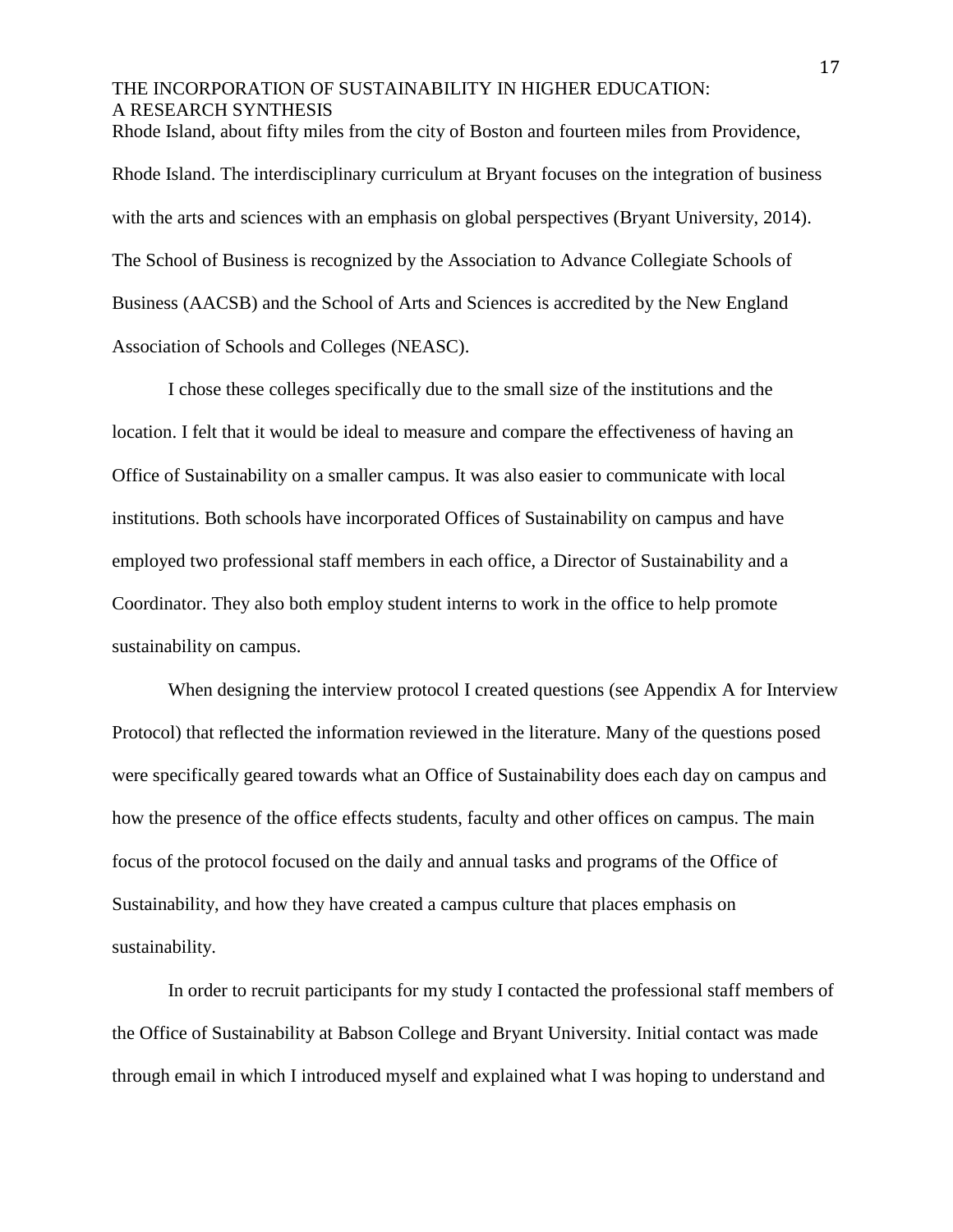gain from my research and how their input would be helpful to other institutions. I then set a date and time in which to conduct interviews lasting anywhere from 30-60 minutes. All of the interviews conducted were done via phone and were recorded through an application downloaded to my iPhone, called Recorder.

Following each interview I transcribed and analyzed the data collected in order to create my findings. I then organized the responses by question and coded the information provided by each participant. I made sure to comment on whether or not the response was negative or positive and sorted the information by the nature of the response. I then organized the responses into an 'administrator' category and a 'student' category in order to appropriately emphasize the perspective of the participant.

#### **Limitations**

I encountered a few difficulties when trying to collect data for my research. Sustainability in higher education is becoming more prominent on campuses around the country, but it is still difficult to find institutions that have administrative offices with professional staff dedicated to sustainability. The offices I contacted in the Boston area were mainly small offices consisting of one or two professional staff members.

Despite repeated efforts at outreaching to various institutions, I mainly received responses from sustainability professionals at Babson and Bryant universities, which ultimately led me to choose these two institutions for the case study. Due to the limited amount of time allocated to collect my data and lack of responses from administrators in sustainability offices, I was reduced to doing case studies at two institutions. However, I found that both Babson College and Bryant University participants were incredibly informative and I felt that I collected sufficient information on the role of the Office of Sustainability at both institutions.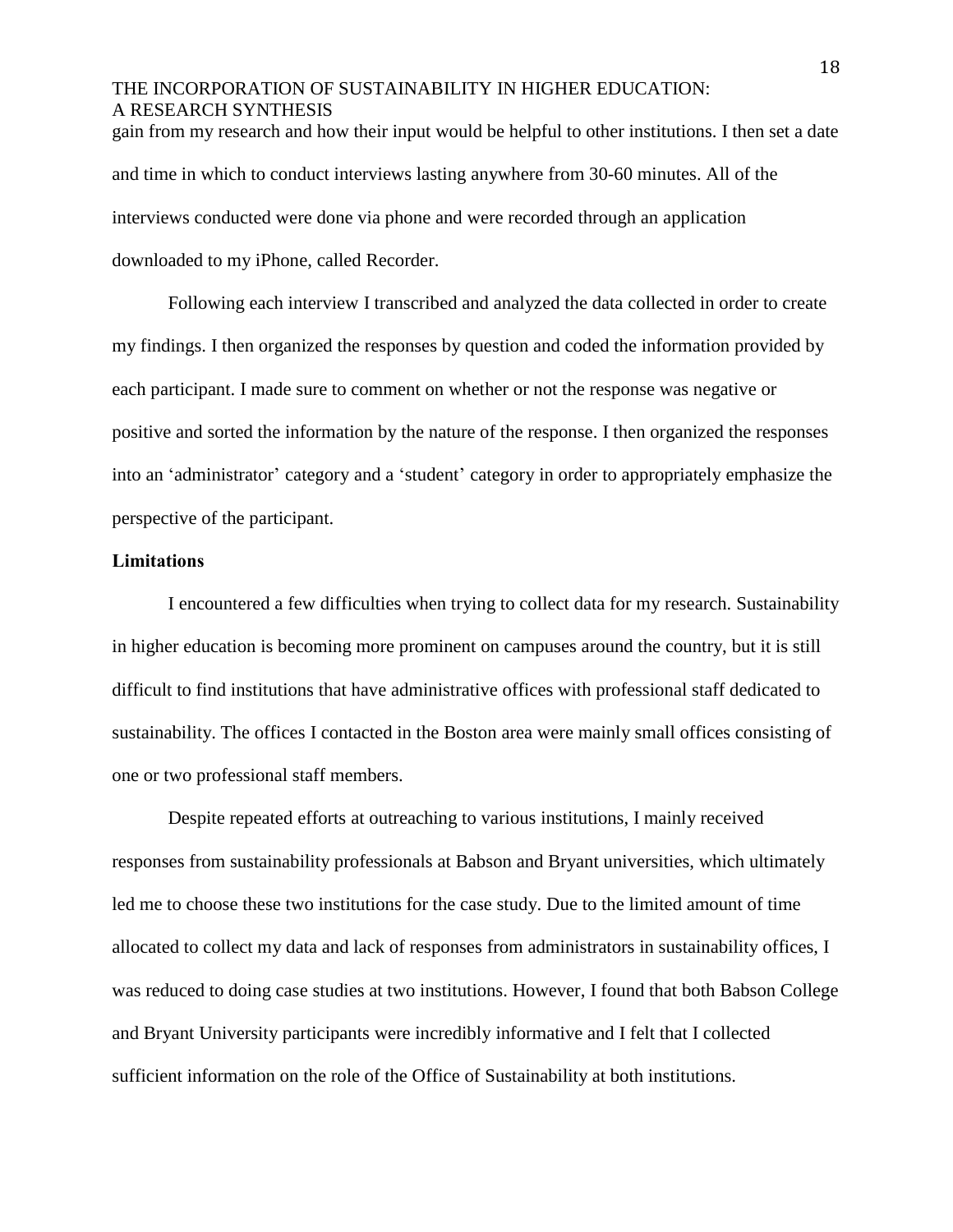#### **Findings**

The findings from the data collection showed that there are more similarities than differences between the two institutions in their rationale for developing an Office of Sustainability on campus. The intentions and methods in reaching the goal of sustainability at both schools are closely aligned. These parallels are highlighted in this section.

#### **Creating Institutional Commitment to Sustainability**

Each institution decided to incorporate an Office of Sustainability after realizing that sustainability was an important component to promoting student integration and behavior change on campus. Both Babson and Bryant hired sustainability consulting firms to come into their institutions and implement an Office of Sustainability on campus. Babson hired a firm called GreenerU and Bryant hired Ecomotion. According to an administrator at Babson, the college decided to hire GreenerU under the following circumstance:

The President [of the college] signed the President's Climate Commitment in… 2007 and that committed the institution to a goal of climate neutrality by 2050 and I think that sort of prompted...this commitment, but they needed a singular entity to sort of catalyze the office progress. So, the office was set up to actually follow through and implement that climate commitment.

Babson's Presidents' Climate Commitment (2014) states that in order to effectively create a "climate neutral" campus, institutions need to start: "reducing global warming emissions and by integrating sustainability into their curriculum will better serve their students and meet their social mandate to help create a thriving, ethical and civil society" (American College & University Presidents' Climate Commitment, 2014). By signing this commitment Babson was able to set a concrete goal of reducing carbon emissions by a certain date and through hiring GreenerU they created an office that was dedicated to accomplishing this goal.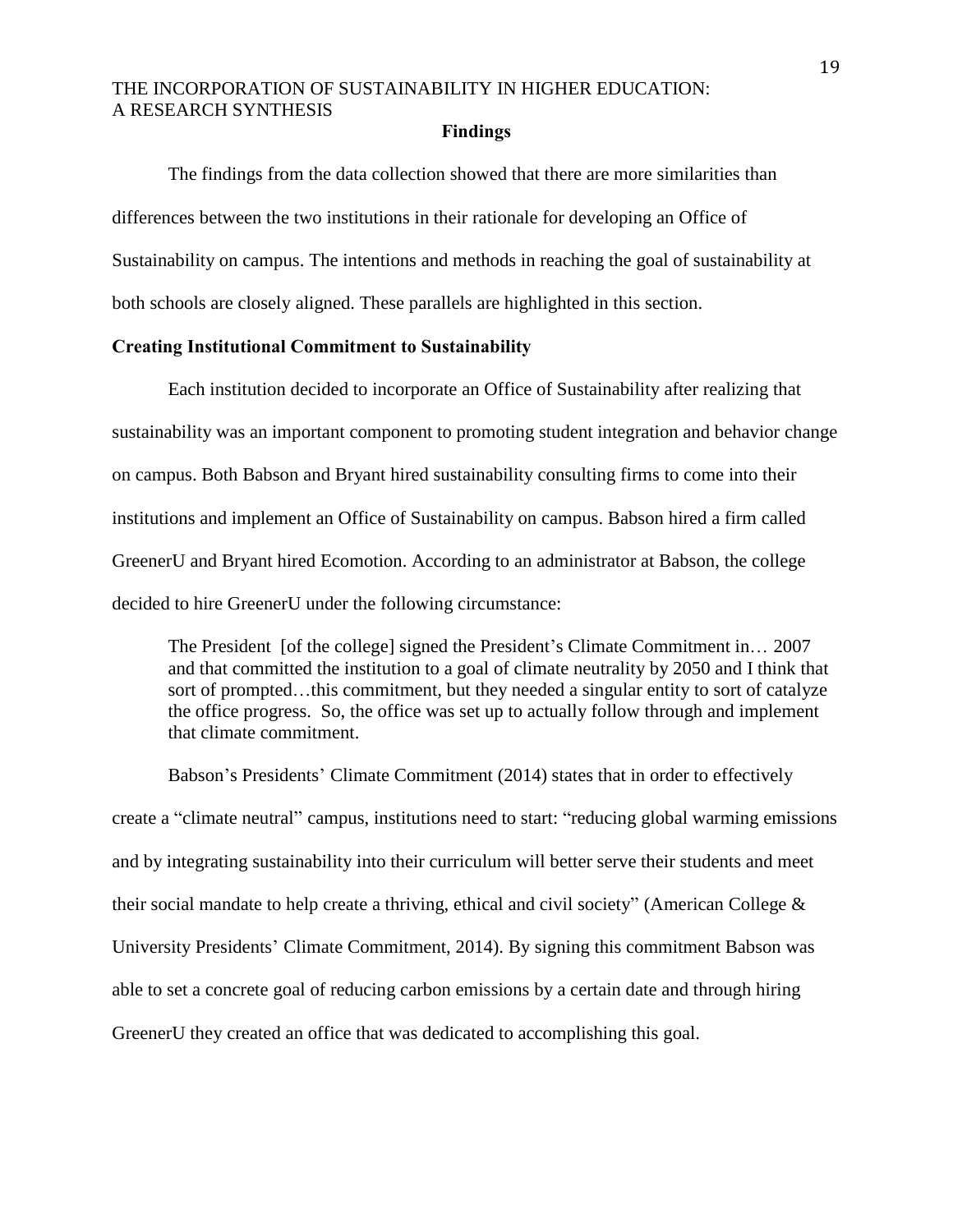Bryant University decided to implement an Office of Sustainability after they received a "D+" on their Green Report Card, a free public assessment tool for universities and colleges in the United States and Canada created by The Sustainable Endowments Institute (Sustainable Endowments Institute, 2011). A staff participant noted, "I brought that [the Green Report Card] to them [higher administration] and they were pretty horrified. But, it was actually STARS [Sustainability Tracking Assessment and Ratings System] in particular in which the Chief Financial Officer and the senior administration realized that they wanted to be ranked and measured with their sustainability efforts". Bryant also set a goal of decreasing their carbon footprint by the year 2020 through campus wide initiatives. As noted by a professional staff member, "we have this guiding document and direction around sustainability, but we also have the flexibility to respond to new ideas."

It would appear that institutional commitment to sustainability is directly correlated to understanding what sort of carbon footprint the institution or college is creating. By having tangible evidence that shows how institutions are negatively impacting the world, colleges can be motivated to produce change. It was also clear through my study that a key factor in the creation of an Office of Sustainability on campus is through the encouragement for university and college presidents to sign proclamations committing the institution to sustainability. It is through the incorporation of these documents that institutions can begin the process of creating a sustainable campus. The Talloires Declaration (1990) includes a list of ten actions that universities should take in order to be more sustainable. The Declaration explains:

Universities have a major role in the education, research, policy formation, and information exchange necessary to make these goals possible. Thus, university leaders must initiate and support mobilization of internal and external resources so that their institutions respond to this urgent challenge.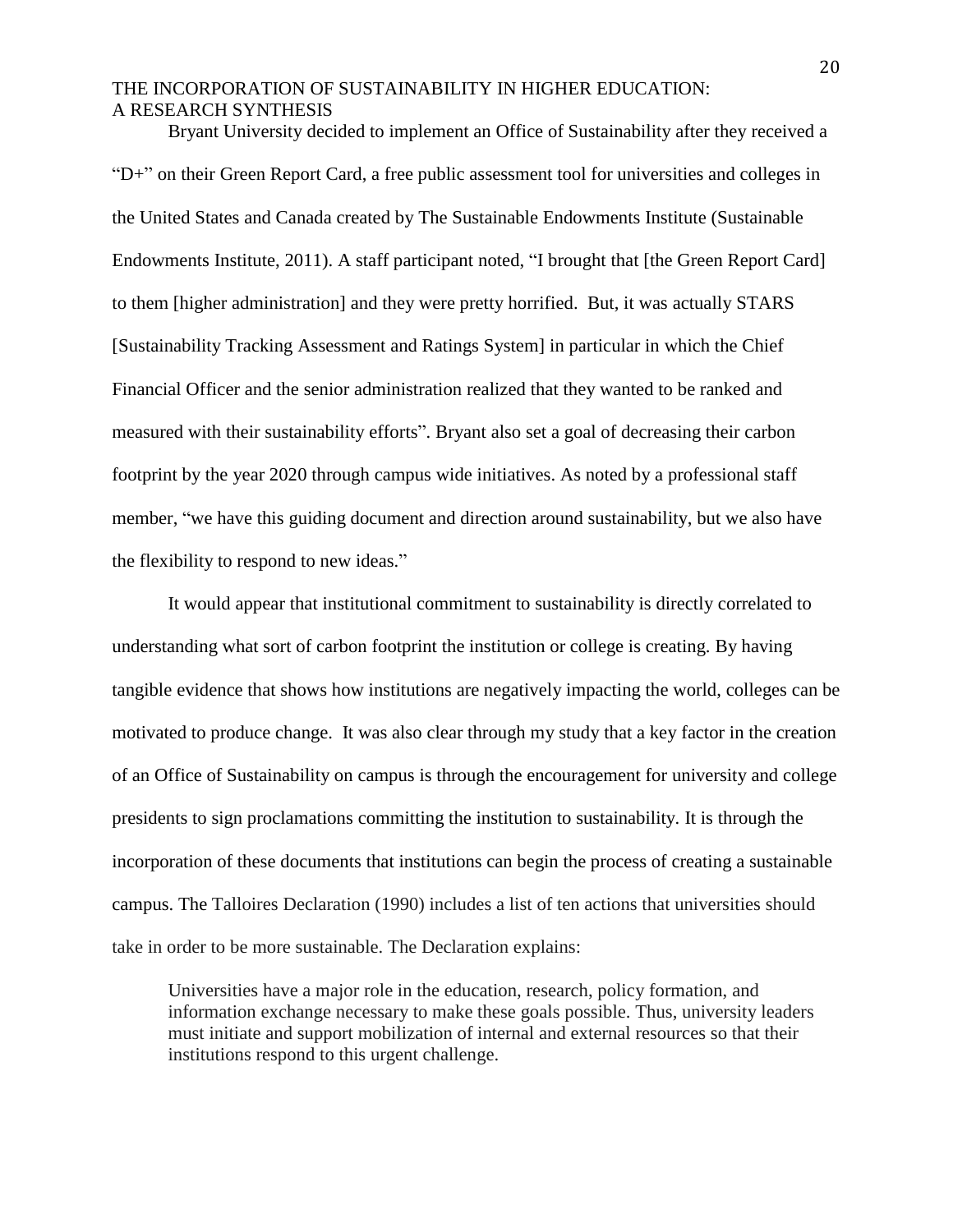The literature suggests that the acknowledgment and inclusion of these documents into higher education practices will help educate students, administration and faculty on the importance of developing sustainable practices in higher education (Wright, 2004). It is by signing these commitments that institutions can begin to set the foundation for sustainability in higher education practices.

#### **Fostering Behavior Change Towards a Campus Culture Dedicated to Sustainability**

Another important responsibility of the Office of Sustainability is to foster behavior change on campus through campus wide collaboration. The daily tasks in the Sustainability Offices at Babson and Bryant include meeting with various stakeholders at the institution. Through these meetings, administrators, faculty, and students learn how to incorporate sustainability into daily practices.

One administrator from Babson explained these meetings as: "providing the support to get them from point A to point B, but still giving them autonomy so that they take on the responsibility and it is not all on the Sustainability Office." The concept of interdepartmental cohesion is supported by James and Card (2012), specifically when they reported that without the involvement of all stakeholders on campus, sustainability progress would not be possible.

The Sustainability Offices at Bryant and Babson further influence social change on campus by employing Student Interns. Babson College has even appointed an Eco Representative Team (Eco Reps). Eco Reps are select undergraduate students who live on campus and are given the task of spreading awareness to students, faculty and staff on the importance of living sustainably. These programs allow students to directly influence individual and group change.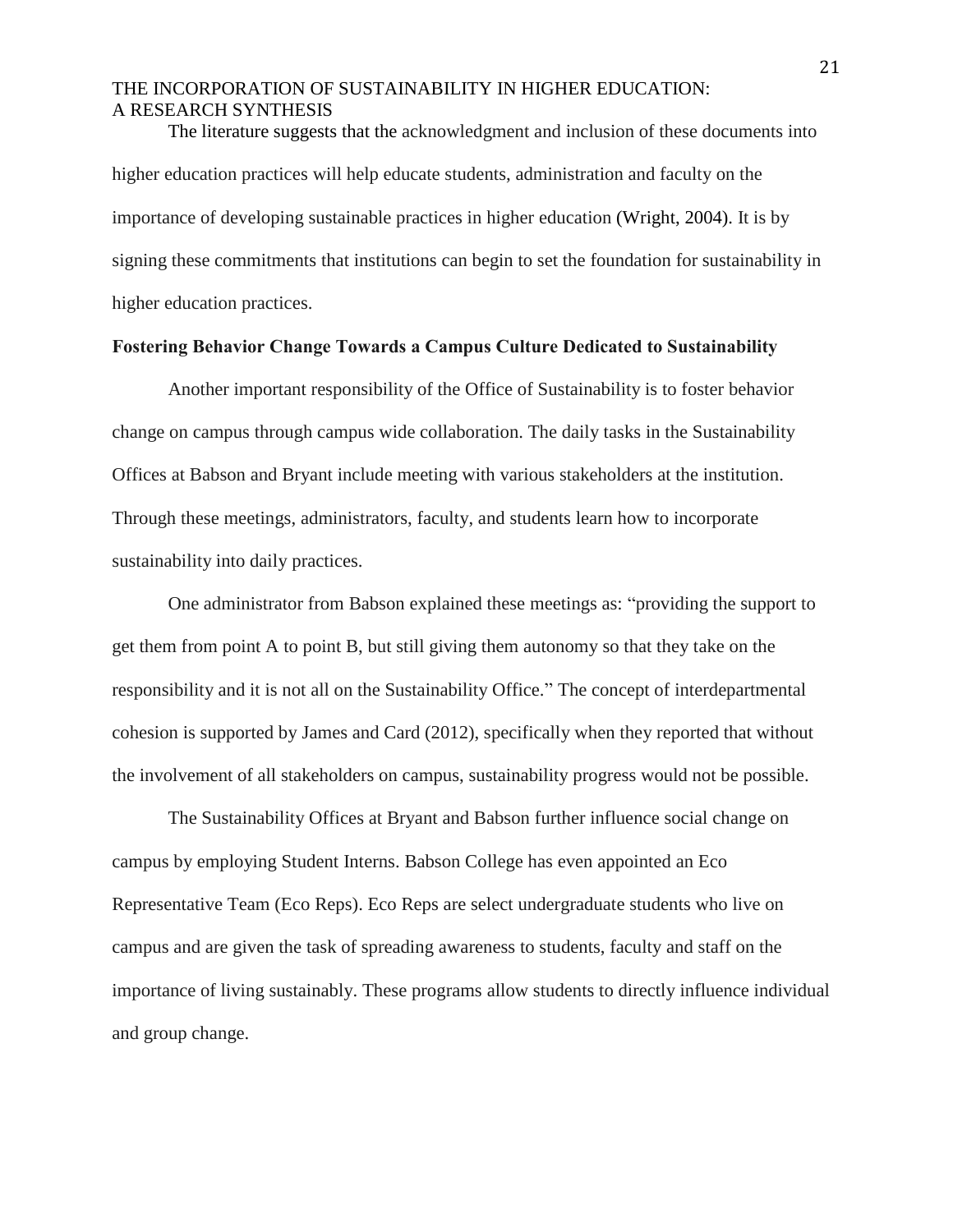Each year the Babson Eco Reps design a project centered around sustainability. Many times the program is incorporated annually into campus infrastructure. A student participant from Babson described one project designed by the Eco Reps called "Slash the Trash." As one staff member at Babson described it, "at the end of the year when everyone moves out we set up areas for people to put all their old clothes that they don't want anymore or electronics that they don't want anymore and so instead of all those things getting thrown in the trash it all gets donated or reused."

Bryant University has incorporated a similar program to Babson called the Sustainability Ambassador Program. This program is dedicated to spreading awareness of sustainability to other parts of campus through student leadership. An administrator from Bryant described the program as follows:

We have established this ambassador program as a leadership development program for students that are interested in sustainability and creating positive changes. So, that's our approach on how we interact with students and cultivate leadership potential and entrepreneurship so that they can link their passions and their values to their careers.

Bryant University currently has ten student Sustainability Ambassadors from a variety of majors which helps with outreach to other students and departments.

The idea of creating social change thorough student leadership is supported in the literature by Barth (2013). These small systematic changes suggested by Barth can foster ongoing communication, systems of support, and student leadership. Student led change will not only produce critical thinkers that are sustainably focused, but can also create campus wide behavior change that emphasizes collaboration to achieve the goal of creating a sustainable world (Barth, 2013).

#### **Creating Activism for Sustainability through Programming**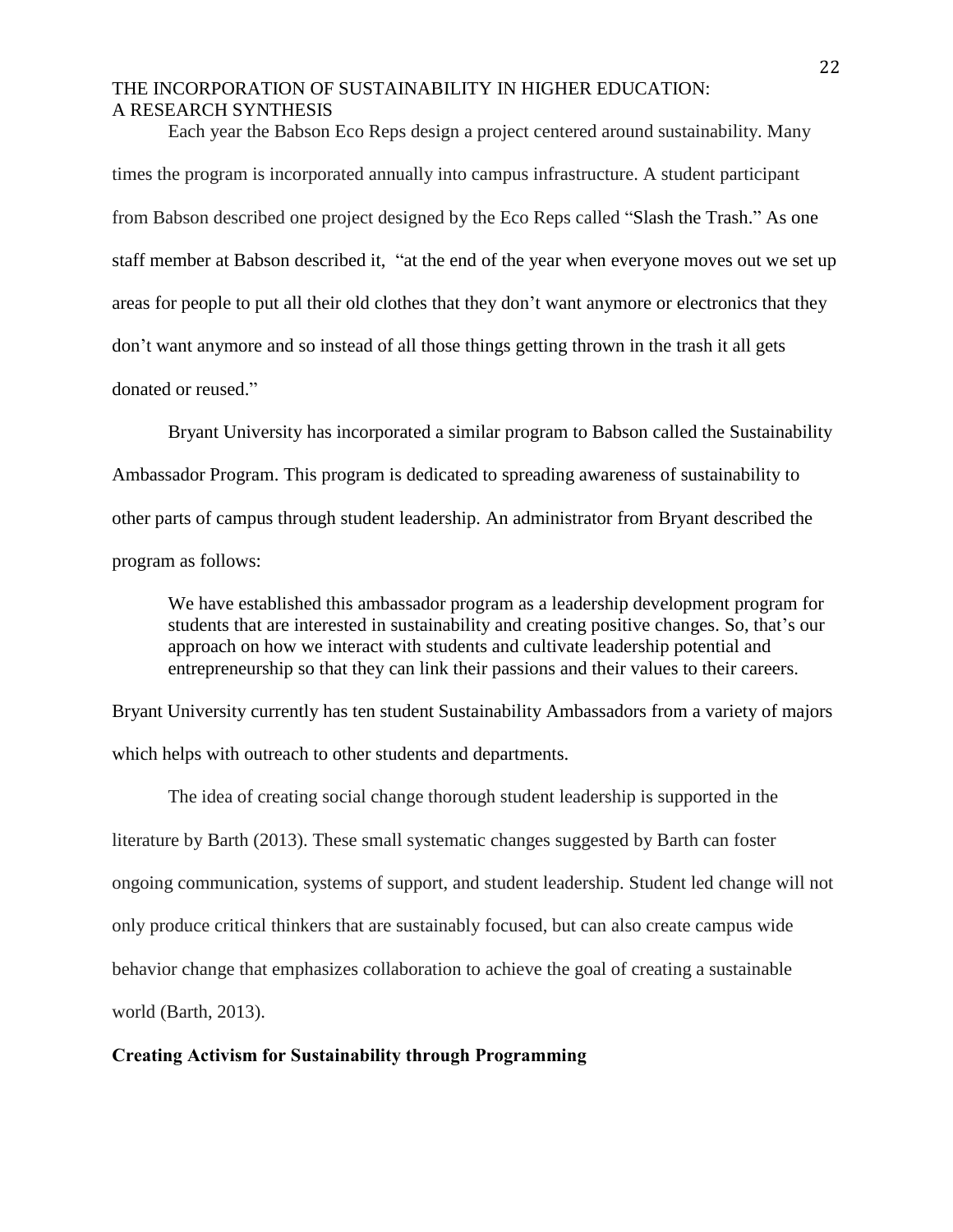In order to engage the student body, both campus offices found it imperative to create events and programs that promoted the campus community to actively work together to be more sustainable. Each institution puts on various events each year that focus on sustainability. An administrator described a few programs incorporated at Bryant University: "We ran a campus [energy reduction] competition within our three dorms and saw energy reductions up to eleven percent in one of our dorms." The event enables students to see the effect they are having on the environment. Babson College has an event each year called From Day One Fest explained by an administrator as follows:

It's an annual fall sustainability event that's not too long after school starts and it's basically we just bring together all different sustainability stakeholders on campus and alumni groups and local town groups to share their sustainability opportunities and have some music and food and whatnot.

Other programs that have created activism and promoted sustainable initiatives on campus have been the multiple waste reduction and recycling programs on both campuses. At Babson they have the "Zero Waste Challenge" which encourages people around campus to carry a Ziploc bag with them for a week and put all of their trash in the bag. If they cannot recycle or compost an item it has to go in the bag. Student Intern form Babson described the event as:

always really interesting… because it gets people asking questions… they start looking for ways to reduce their waster because they know it's going to be embarrassing to carry around a lot of trash all week. It creates a new reason to look at these things closely and creates behavior change long term because you realize how much people waste in a week.

Babson also has an event called Slash the Trash which is similar to a program at Bryant

called Recyclemania. This event encourages people, at the end of the year, to put things that they

no longer want together and either donate or recycle the items. The event not only promotes

waste reduction and recycling, but also fosters collaboration between students and different

departments on campus. A staff participant from Bryant explained an electronic recycling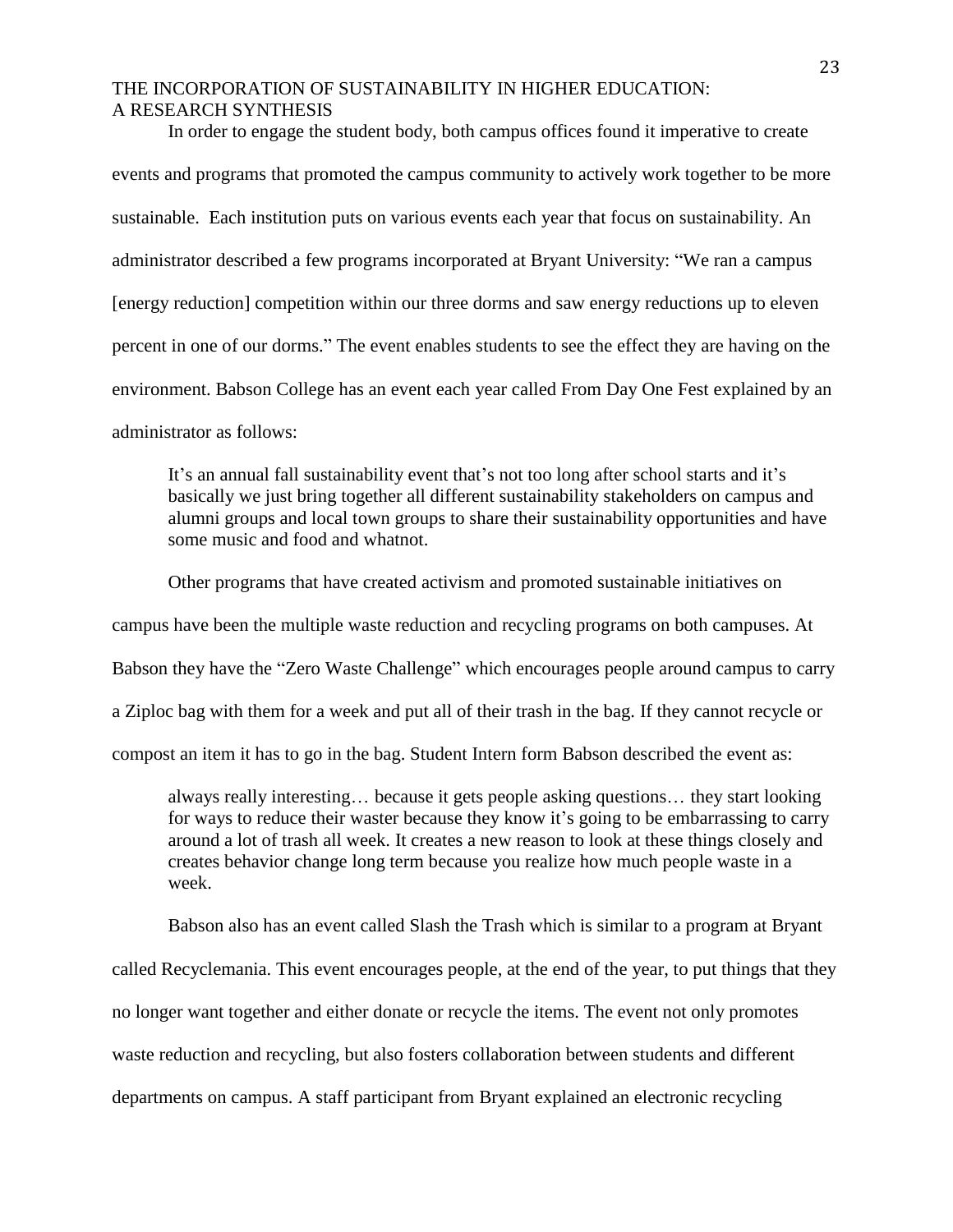## THE INCORPORATION OF SUSTAINABILITY IN HIGHER EDUCATION: A RESEARCH SYNTHESIS program they coordinated as: "one of out major, most successful events… we diverted

recyclables and donated 6,266 pounds of waste to Goodwill."

These events and programs at Babson College and Bryant University help students and faculty educate each other on importance of being sustainable therefore producing sustainable change on campus. The ideas highlighted in the research of Cortese (2003) are reflected through these practices at Babson College and Byrant University. Cortese (2003) stressed the importance of engaging students through active participation. He stated in his study that it is important to make students aware of their ecological footprint so that they can become more interested in sustainable living (Cortese, 2003).

#### **Assessment of Sustainability on Campus**

Another important finding from this study was that participants reported using an assessment tool to help rate the effectiveness of the programs and incentives created by the Sustainability Office. In 2010, the Association for the Advancement of Sustainability in Higher Education developed a comprehensive tool called the Sustainability Tracking and Assessment Ratings System (STARS) in order to help institutions of higher education measure their progress towards creating a sustainable campus.

STARS rates each institution on various areas of higher education, such as infrastructure, curriculum and student life. The system uses the information entered by administrators, faculty or students to calculate the level of sustainability at the specific institution. Based on their score, the institutions are either given a Bronze, Silver, Gold or Platinum rating. The information and scores are then made public to other STARS participants. The publication of these reports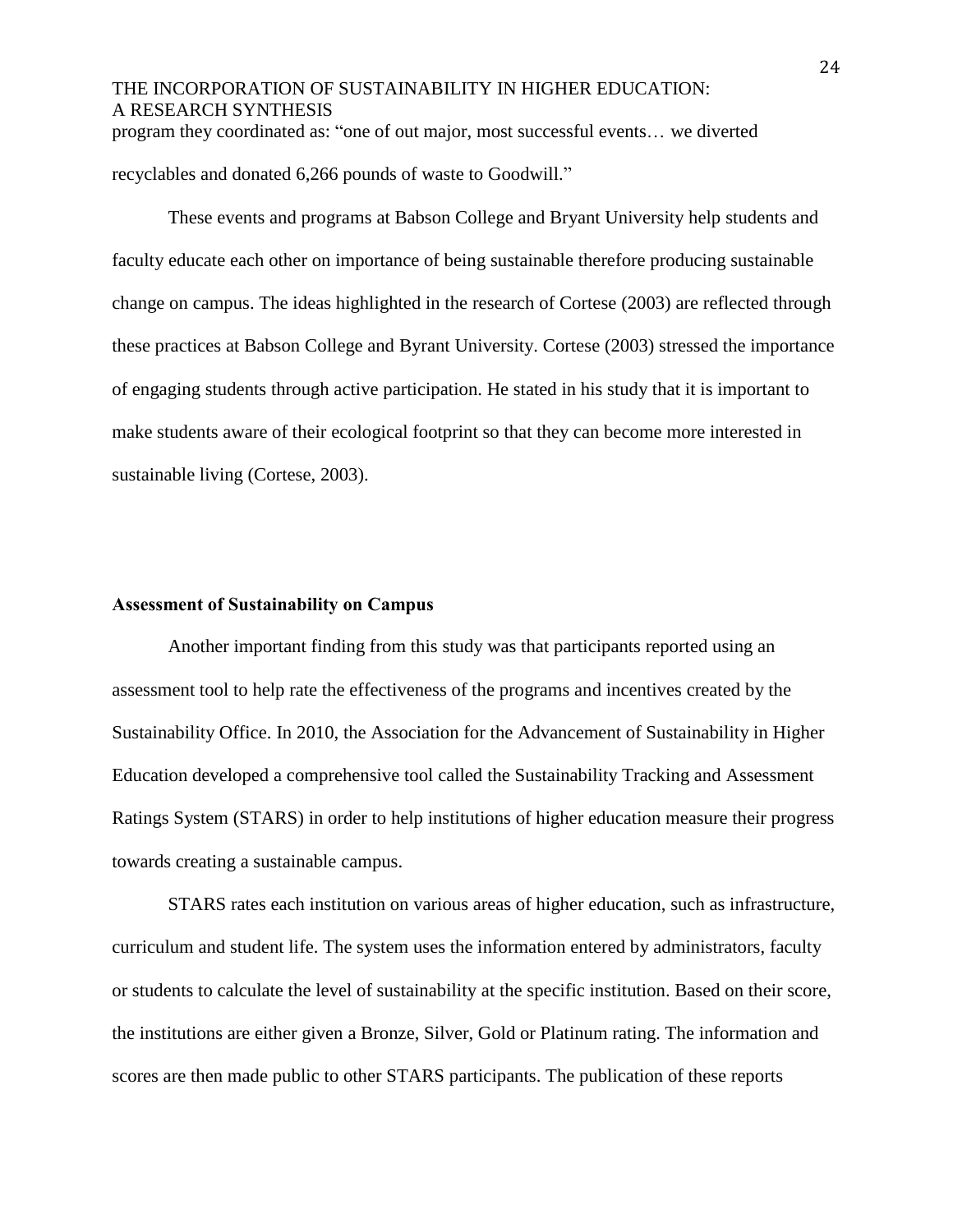enables other institutions to improve their sustainability initiatives by allowing them to compare themselves to high rated institutions with similar demographics.

Bryant University and Babson College are members of AASHE and are active reporters on STARS. Both institutions currently have been awarded a "Silver" rating. One staff member from Bryant University stressed how they "really advocate for STARS… and discover that it helps catalyze the conversations that make sustainability relevant to all different departments as well as educating the campus at the same time that... sustainability is not just recycling."

At Babson College, one Student Intern dedicates most of her time in the office to filling out the STARS Report for the campus. She described her role as, "doing research around campus to find out each part of the process. I've talked to faculty about where they see strengths and weaknesses in our academic offerings for sustainability. I've talked with facilities about what types of improvements happen, things like hot water, heaters being more efficient in the different buildings or changing out lighting."

The STARS platform assists institutions of higher education in accomplishing the goal of creating sustainable practices on college campuses through restructuring the mission, curriculum, and research. Participants who are involved in compiling information for the STARS Report on their institution spend the majority of time meeting with various stakeholders on campus to learn how other areas can improve in their sustainability efforts. A staff participant from Babson College explained that:

through our stars report we reach out to different departments and let them know that this is part of our reporting and who from their office an be the lead so they learn very specifically what they can do that is within their skill sets that can help Babson achieve its goals.

This system helps administrators, faculty and students understand how to successfully reconstruct various aspect of higher education in order to successfully achieve a sustainably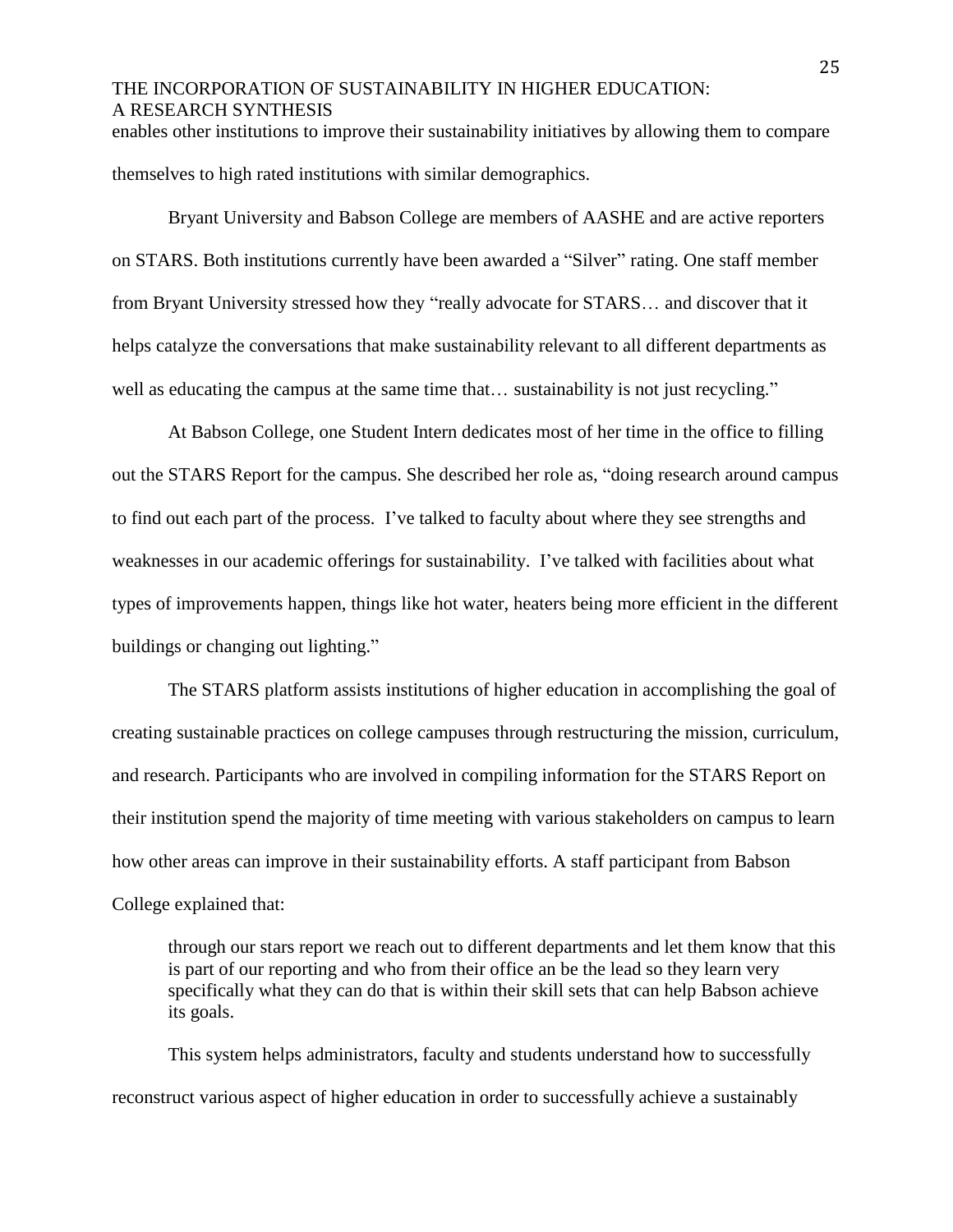driven campus. The idea of incorporating a method of assessment for sustainability on campus is reflected in the research of Shriberg (2002). Shriberg (2002) describes the importance of creating a system of assessment for sustainability in order to achieve successful collaboration between offices and departments on campus as well as create "cross-institutional sustainability assessment…to advance strong initiatives and assist lagging colleges and universities." (Shriberg, 2002).

#### **Interdepartmental Collaboration**

Creating a campus that is dedicated to sustainability requires fostering collaboration between all areas and departments of an institution. Students, faculty and staff need to work together in order to accomplish the goal of sustainability. One of the main responsibilities of the Office of Sustainability is to interact with other stakeholders on campus in order to help other offices and departments understand how they can impact sustainability development. After being prompted to describe a typical day in the Office of Sustainability, participants from both Bryant University and Babson College stressed that the majority of their days are dedicated to meeting with various stakeholders on campus.

When describing a typical day in the Office of Sustainability at Babson College, one staff participant explained his interdepartmental duties as being "involved in a lot of meetings with facilities looking at different energy initiatives and meetings with purchasing to work on our purchasing policy to make sustainability a core part of it, plus a lot of meetings with students." A typical day in the Office of Sustainability at Bryant University was similar. She described her day as having:

five or six meetings a day when we're on campus and that means having to check in with our facility folks that we report to. We meet with the sustainability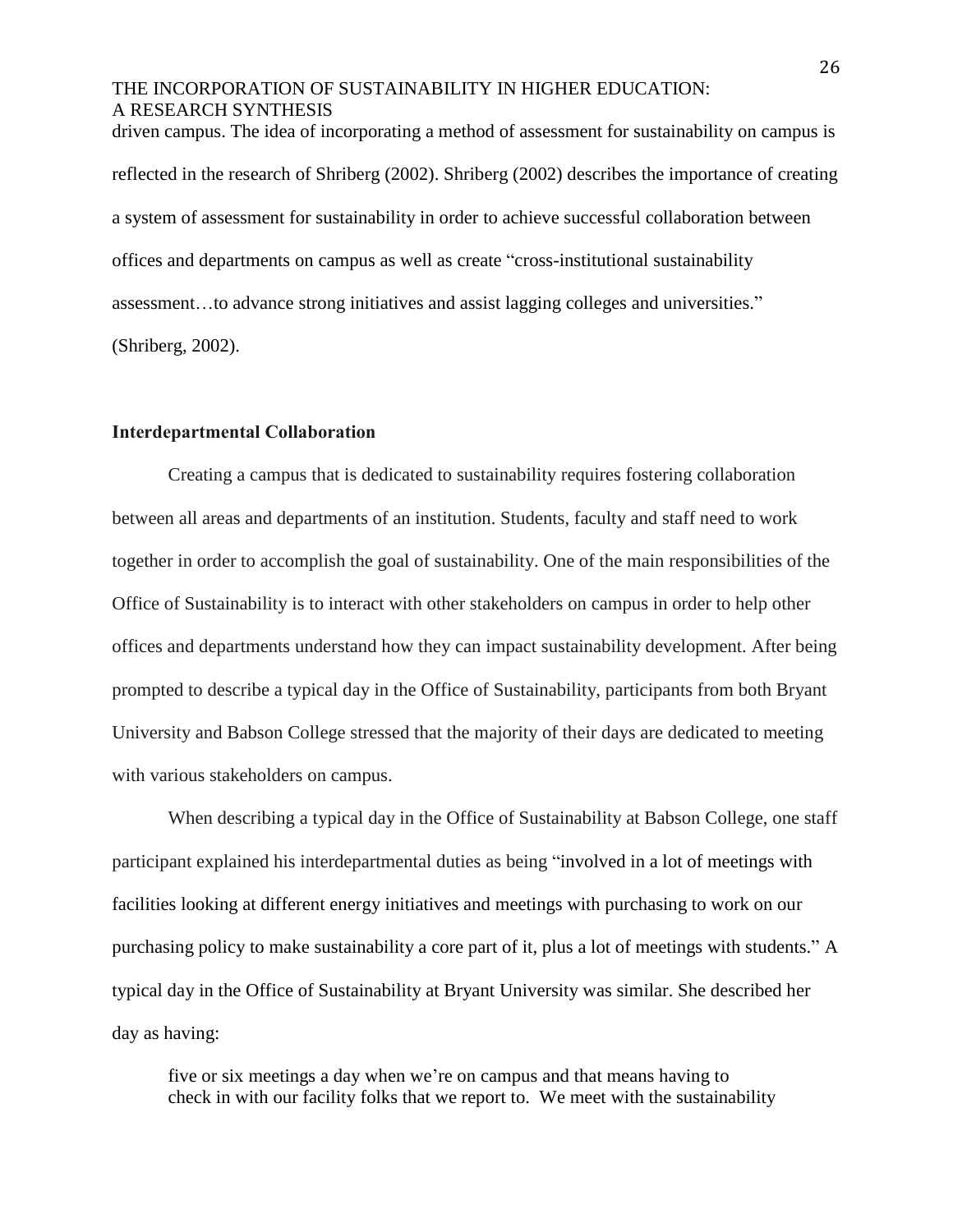ambassador's program…with faculty members… with staff… It's also, a ton of corresponding and building in-person connections, but also corresponding and sending resources via email to multiple stakeholders.

Both Offices of Sustainability at Bryant and Babson dedicate time and effort to spreading awareness of the importance of sustainability initiatives throughout campus. Various teams and groups have been formed by other offices and departments that are devoted to sustainability. At Babson they have created a: "sustainability leadership team that is from several different departments on campus and that has facilitated a lot of collaboration as well as putting together people that are interested in different things."

The emphasis on interdepartmental collaboration directly relates to the findings of Levy and Marans (2012) when they stated that educating campus community members on the importance of sustainability and providing training on how to take steps towards being more sustainable was the first step towards creating a campus culture dedicated to sustainability (Levy & Marans, 2012).

Interdepartmental collaboration requires a restructuring of the curriculum that focuses more on sustainability. Participants from Bryant University explained their role in helping faculty with curriculum reform. One staff member described how their office "led several faculty presentations around sustainability to raise awareness around how we can incorporate sustainability into the curriculum."

Curriculum development that raises awareness on sustainability issues is another important component to developing a sustainable campus community. This idea is reflected in the literature through the research conducted by Barth and Rieckmann (2012) who "acknowledged the relevance of transdisciplinarity and its importance for sustainability related problem solving." (Barth & Rieckmann, 2012, p. 32)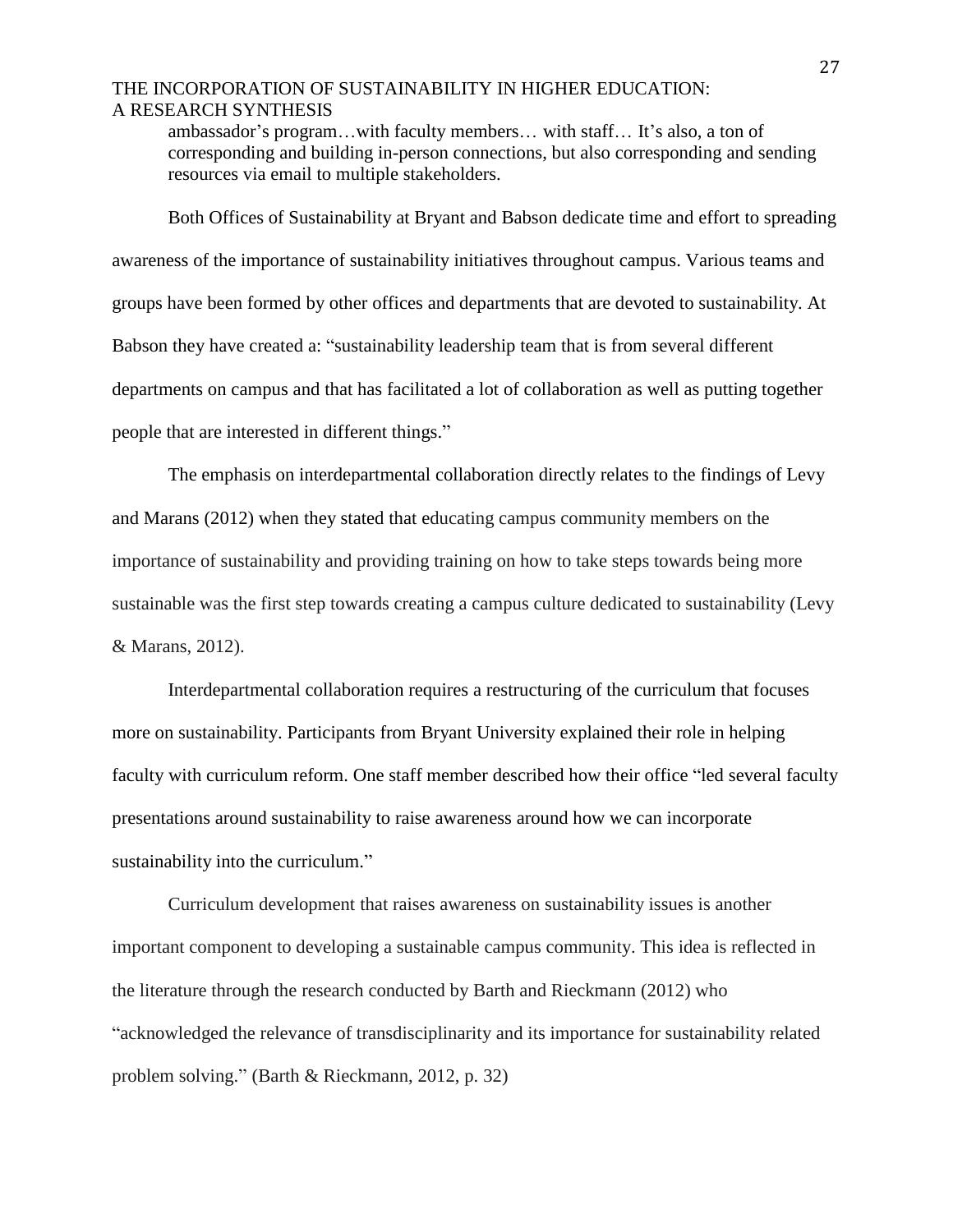The findings suggested that there are a multitude of ways in which institutions of higher education can dedicate themselves to sustainable practices. These include: creating institutional commitment through the incorporation and signing of climate plan documents, fostering behavior change on campus through student interaction, creating activism through programming, the continuous assessment of sustainability programs and initiatives, and interdepartmental collaboration.

After analyzing the data collected from interviews with the Office of Sustainability at Babson College and Bryant University and connecting the information to the literature reviewed, I was able to develop a set of recommendations describing the ways in which other institutions can increase sustainability on campus.

#### **Recommendations**

This study showed that relatively small organizational changes at institutions of higher education can foster sustainable practices. Based on the literature reviewed and the findings from my research I have designed a set of recommendations for institutions of higher education to follow in order to become more sustainable.

# **Colleges and Universities Should Establish Sustainability Goals through Institutional Commitment**

Colleges and universities should begin to measure the impact their institution has on the environment. Calculating the level of carbon emissions released annually on campus can help institutions set a goal to reduce their carbon footprint. This can be done through the execution of an Energy Audit on the campus. Energy Audits measure the amount of energy usage in buildings on campus. An analysis of the Energy Audit can assist institutions in understanding the amount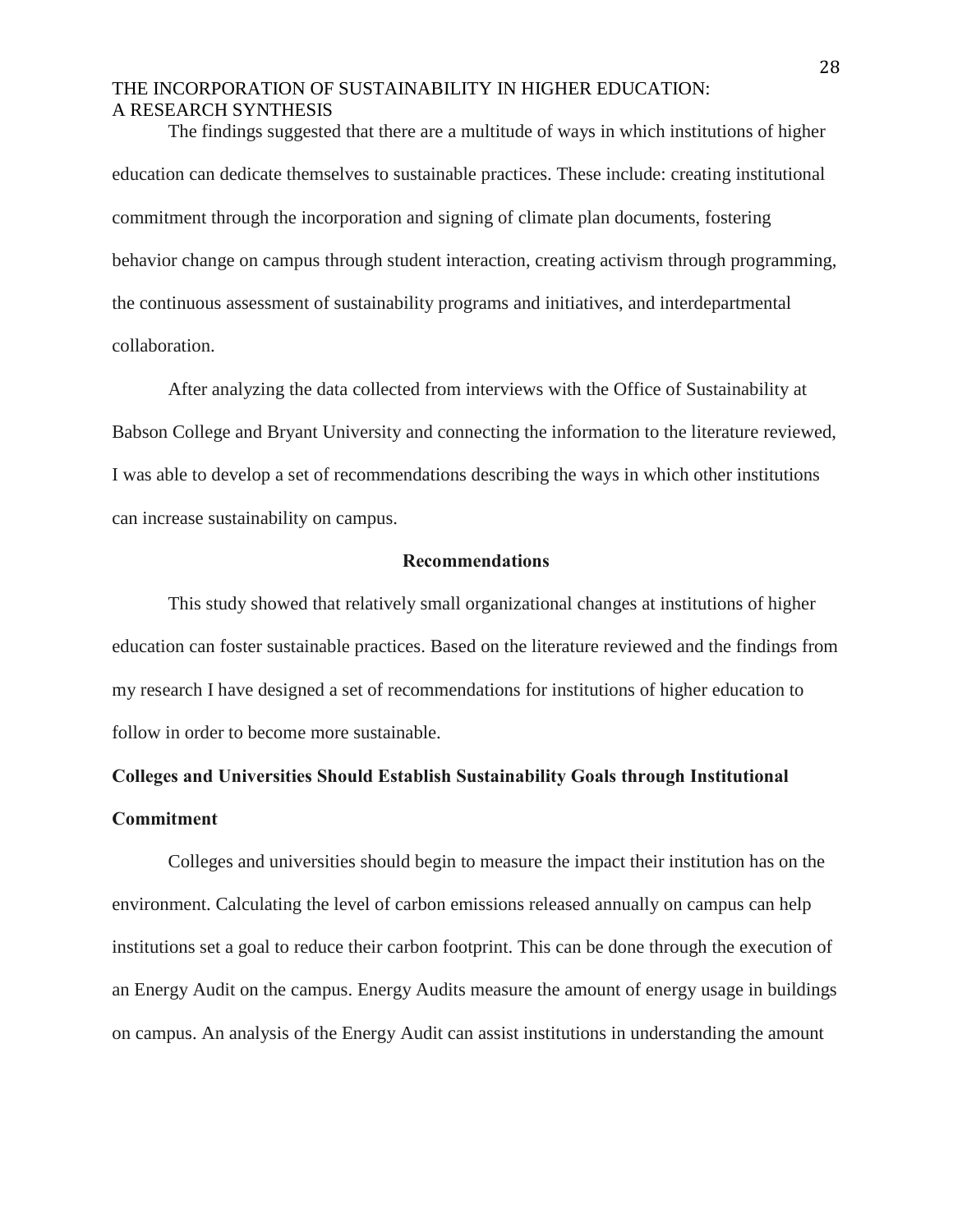of carbon emissions the university is creating. They can begin the process of establishing a more sustainable campus through setting goals and a date to reduce these emissions.

Each institution is different and must contextualize their own sustainability efforts based on their needs. Signing documents such as the Talloires Declaration or, the more recent, Presidents' Climate Commitment, can help institutions begin to set goals and create plans to implement sustainability on campus. Moore (2005) highlights the importance of infusing sustainability into all levels of decision making in order to shift the vision and "over-arching" goal of the institution towards sustainability (Moore, 2005).

Institutions can further their engagement by incorporating sustainability into the strategic plan. Embedding sustainability into the fundamental values of a college or university can help outline the goals and progress of sustainability efforts on campus and therefore assist the institution in creating future initiatives. This can also be done through a restructuring of the mission and values of the institution.

The first step in creating a campus that is dedicated to sustainability is setting achievable goals. An institution interested in being sustainable should measure their current carbon emissions and create a plan to reduce their footprint based on their findings. The next step is to create an administrative position on campus that is dedicated to accomplishing this goal, such as a Sustainability Coordinator.

#### **Institutions Should Create Administrative Positions Dedicated to Sustainability**

My findings suggested that the incorporation of an Office of Sustainability has helped many campuses become more dedicated to sustainability initiatives. These offices have fostered and maintained campus-wide collaboration. Institutions can begin the process of creating a more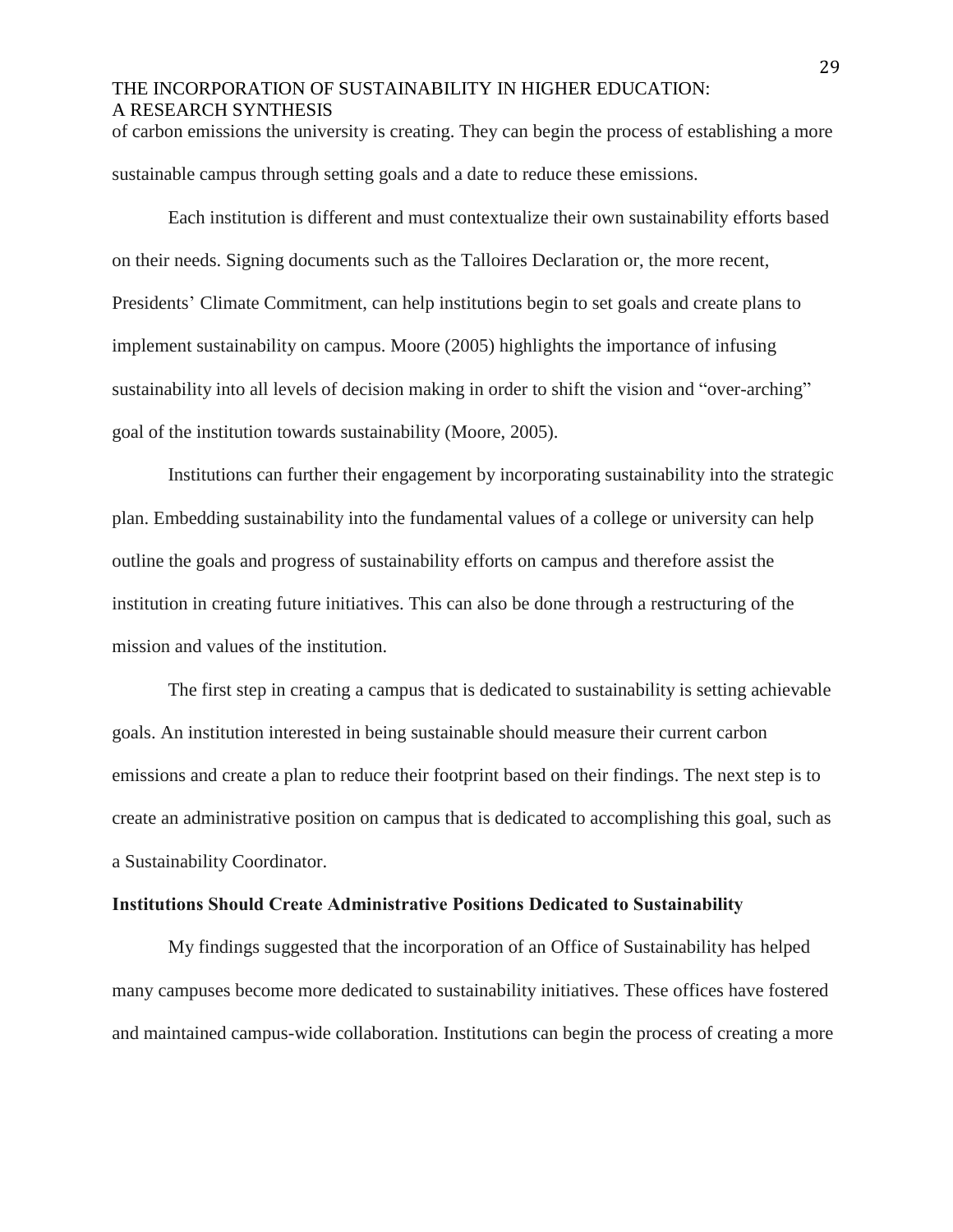sustainable campus by hiring a Sustainability Coordinator or a consulting firm such as GreenerU or Ecomotion.

It is important to have a point person dedicated to creating sustainable initiatives on campus. Many times the task of implementing sustainability on campus is given to someone who has other responsibilities and therefore is unable to commit the necessary time to sustainable programming. (See Appendix B, Figure B1 and B2 for a table on the average salary of sustainability staff in higher education)

I asked participants in my study what recommendations they would give to institutions to incorporate more sustainable practices. An administrator from Babson College explained how many campuses struggle to: "take ideas from point A to point B. That is where GreenerU comes in, we have a group of really strong facilitators that work with colleges and universities to help guide their ideas into action."

Another option is to hire a consulting firm such as GreenerU or Ecomotion to come onto campus a few times a week to help direct sustainability efforts. GreenerU and Ecomotion both provide colleges and universities with the proper tools to creating sustainability on campus. The services of these firms can be useful for institutions that are not prepared to hire full time sustainability staff. One administrator from Bryant explained how: "a lot of schools… haven't really justified within their own culture why they would hire a sustainability coordinator. So, our business model [Ecomotion] is basically helping schools by providing a cost effective alternative to hiring a full time staff member."

Depending on the degree to which an institution dedicates itself to sustainability they can create an Office of Sustainability on campus or house the Sustainability Coordinator in an already existing department, such as facilities. My findings suggested that locating the Office of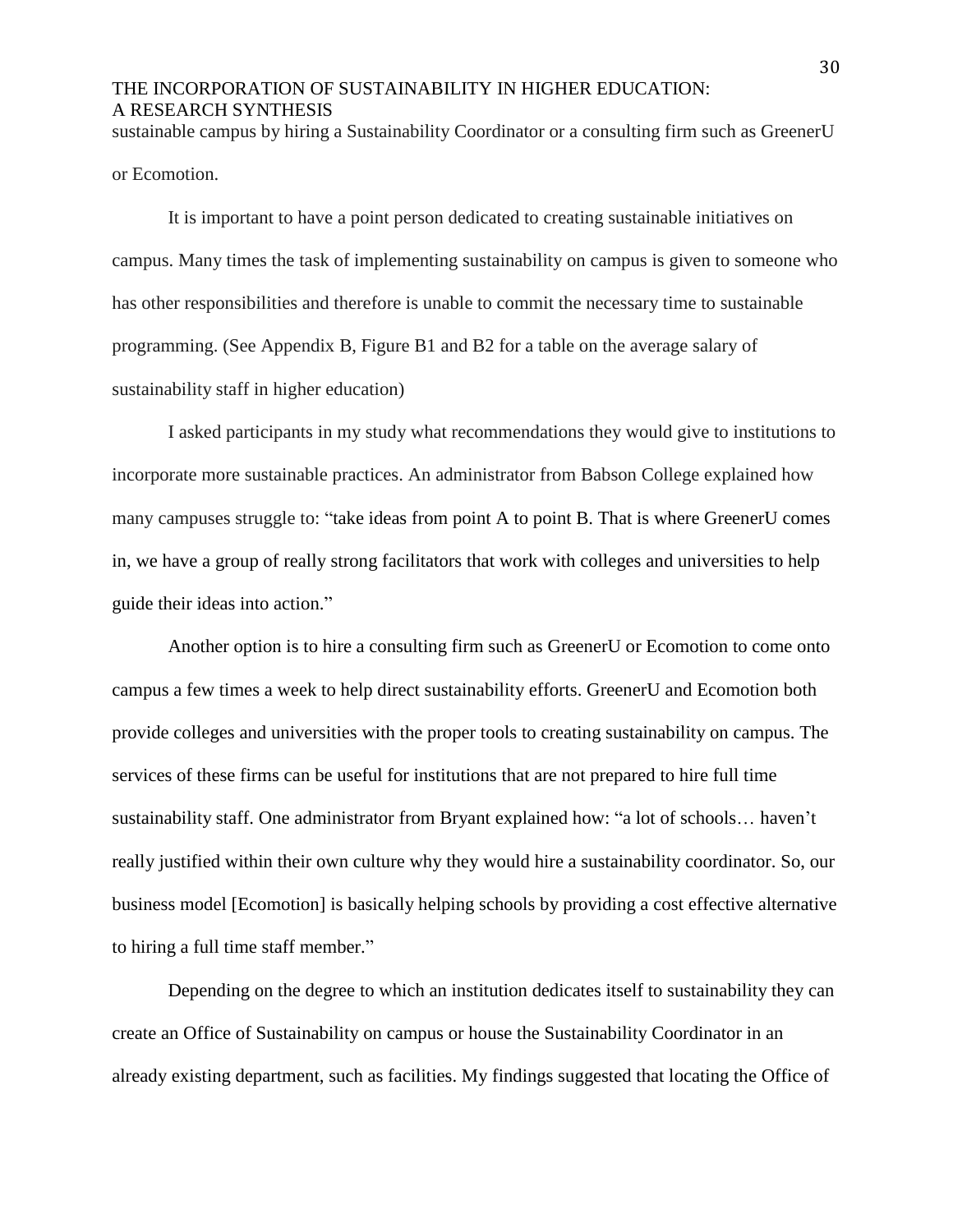Sustainability in a central area, such as the Campus Center, would be most effective in creating

change. An administrator at Babson College explained how the location can impact the amount

of recognition that office receives:

our office is located in the middle of the campus center and therefore we are constantly interacting with students from day to day. Our office has anywhere from 4-12 students working with us depending on the year in an internship role… People have begun to recognize us so I think in that regard it is helpful because of all the traffic through the campus center.

In contrast, Bryant University has their Office of Sustainability located in the facilities

building. An administrator at Bryant describe the downside of the location:

Students aren't necessarily aware of the building or even know where it is. We work hard to bring students into the office so we hold some of the ambassador meetings in the office… If we were in more of a central location on campus, we could have more engagement with students.

By creating a point person who is focused on forming initiatives on campus that create

sustainable practices institutions can begin to foster sustainable change. However, some

institutions may not be ready to spend the money required to hire a sustainability coordinator. If

this is the case, there are alternatives to creating behavior change on campus, such as student

interest, training and education, infrastructure and ongoing assessment. The following

information highlights other ways in which institutions of higher education can successfully

incorporate sustainability into the campus culture.

#### **Colleges and Universities Should Advocate for Student Interest and Participation in**

#### **Sustainability Efforts**

Institutions that are not prepared to hire a full-time Sustainability Coordinator can create a campus focused on sustainability by fostering behavior change through student interaction. If there are students interested in creating organizations dedicated to sustainability then it is important to advocate for these groups and provide the necessary funding for their events and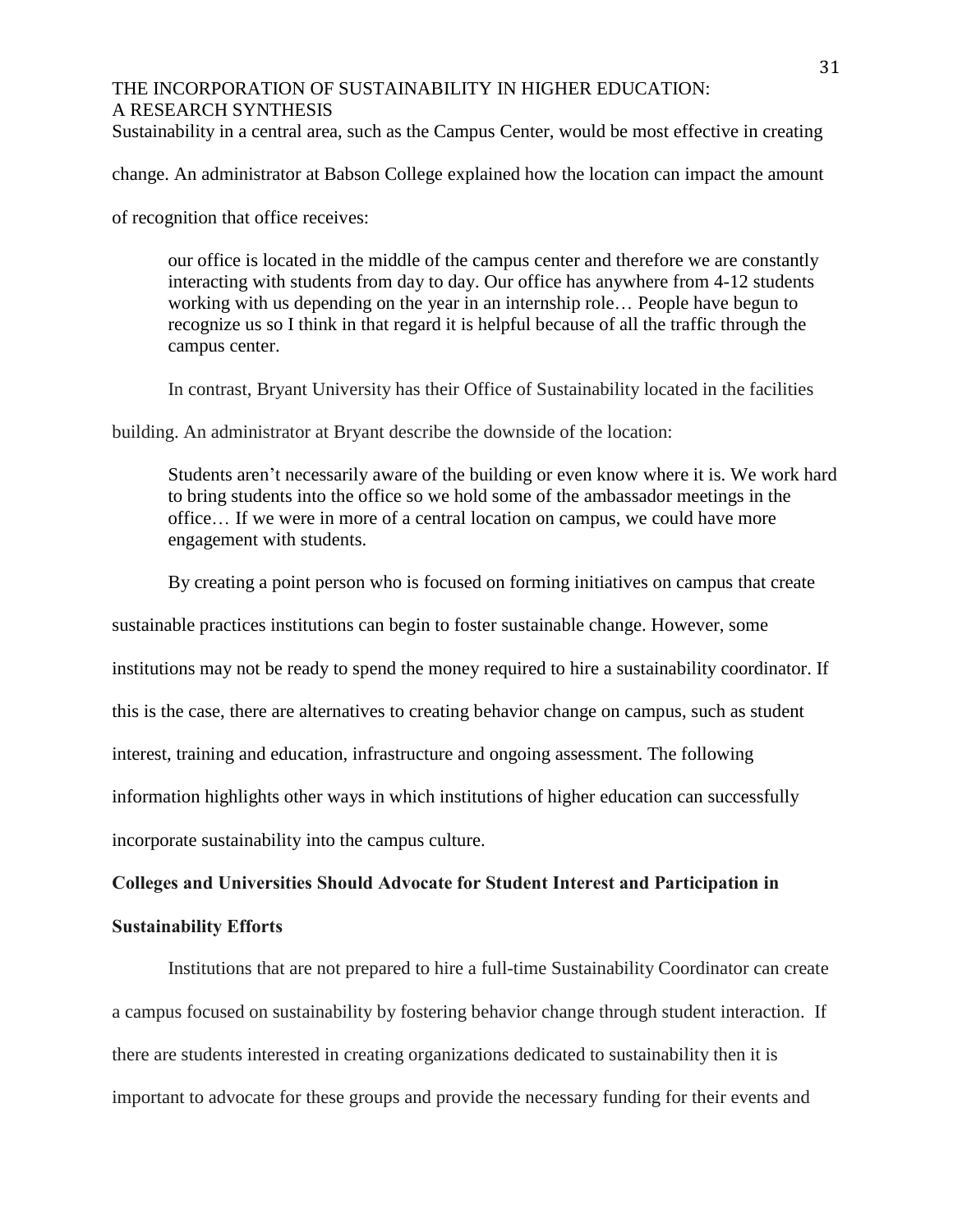programs on campus. These student groups also need proper mentoring from staff or faculty

members that are able to dedicate time and effort to helping the organization create and

implement events on campus.

The creation of social programs and events that foster conversation on sustainability could help institutions create a campus culture that strives to be more environmentally aware. An administrator at Babson College explained that a main component to working in the Office of Sustainability is to create behavior change. The administrator explained:

It is important to shift your own personal behavior to become a better change agent and communicator. People are actually quite interested to learn that the majority of the training [conducted by the Office of Sustainability] is on how to change their own behavior… By being more thoughtful about how you are interacting with other people and how you are spending your time, you actually end up being more influential.

Incentives that create behavior change can be completely cost free to an institution. There needs to be proper support and advocacy for students to feel comfortable to spread the importance of being sustainable. Programs and events that promote activism, such as the "Zero Waste Challenge" at Babson College, can be designed frugally (the only material needed is a Ziploc bag).

Another option that I did not come across in the literature or my findings that could create a more sustainable campus is the incorporation of sustainability in Orientation and First-Year Experience (FYE) Classes. By introducing students to the effects of sustainable living during Orientation or FYE, institutions can raise awareness and foster behavior change through showing new students that sustainability is a valuable practice at the institution.

Institutions of higher education can create a campus culture dedicated to sustainability through advocacy for student organizations dedicated to sustainability. It may be necessary to provide students with the proper direction and tools to implement effective events on campus.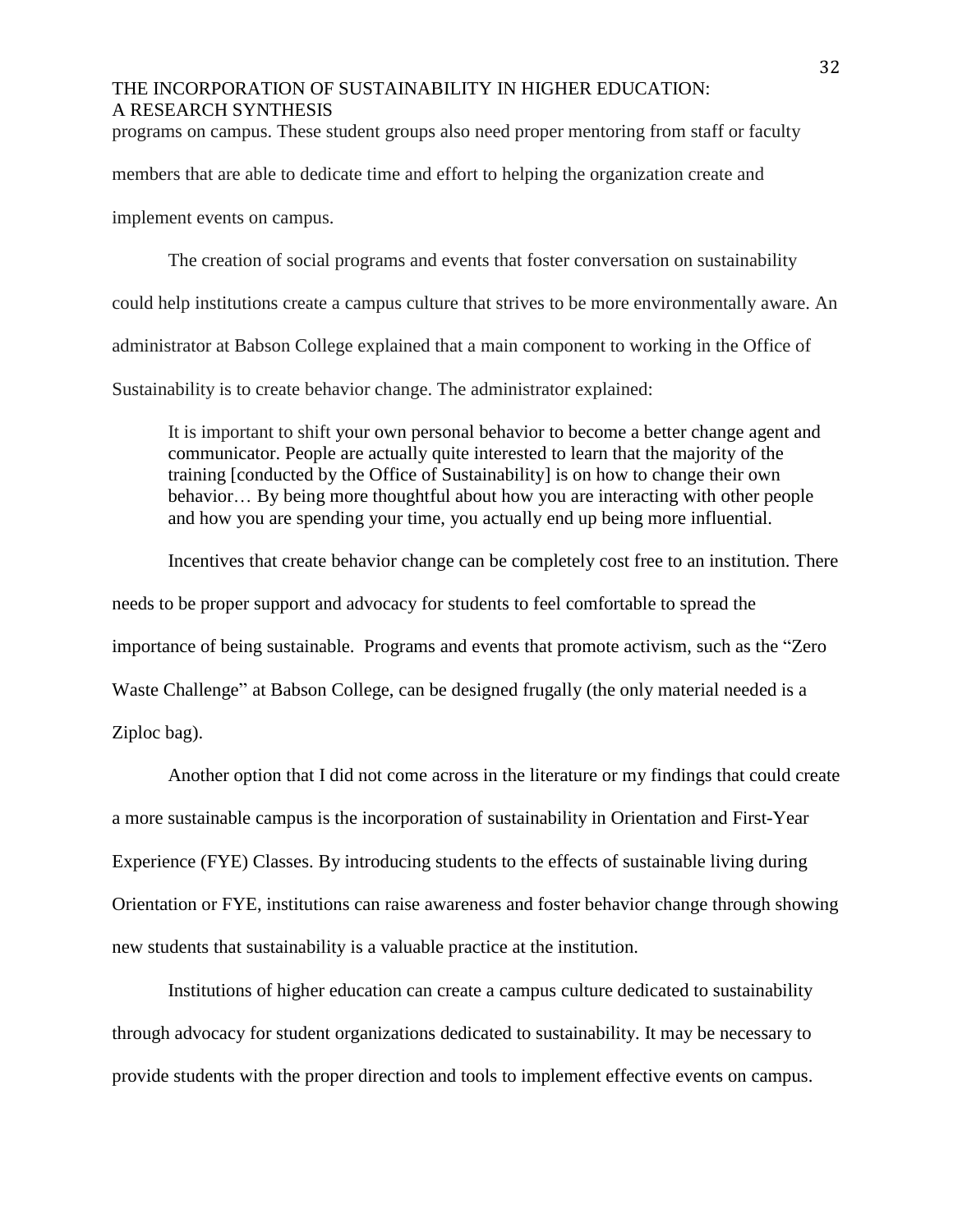These types of events can be inexpensive, but have a lasting impact. Events and programs that educate the community through social interactions on how to create change in our world is one way in which institutions can begin the process of creating a campus culture dedicated to sustainability.

#### **Implement Sustainability Training and Education through Cross-Campus Collaboration**

By empowering students, faculty and staff to spread the importance of sustainability to various stakeholders on campus, institutions can create cross-campus collaboration. This can be done through creating an Eco Representative or Eco Ambassador Program, such as the programs incorporated at Babson College and Bryant University. These types of programs on campus help to engage students to actively promote sustainable living and promote social interaction between campus community members to advance environmental learning and actions (Levy & Marans, 2012). Levy & Marans (2012) also described that the development of Living-Learning Communities that focus on sustainability can be effective in promoting collaboration campuswide.

Fostering collaboration between stakeholders on campus could help institutions create a social norm towards environmentally-friendly behavior (Levy & Marans, 2012). The first step to creating campus-wide collaboration is the execution of training and education to all departments on campus on how to incorporate sustainability into daily tasks.

It is important for the Facilities Department on campus to be invested in sustainability efforts. Colleges and universities need to implement the proper training for these offices to begin to make change on campus and decrease their carbon footprint. A student from Babson College described, "I've talked with facilities about what types of improvements happen, things like hot water, heaters being more efficient in the different buildings or changing out lighting." By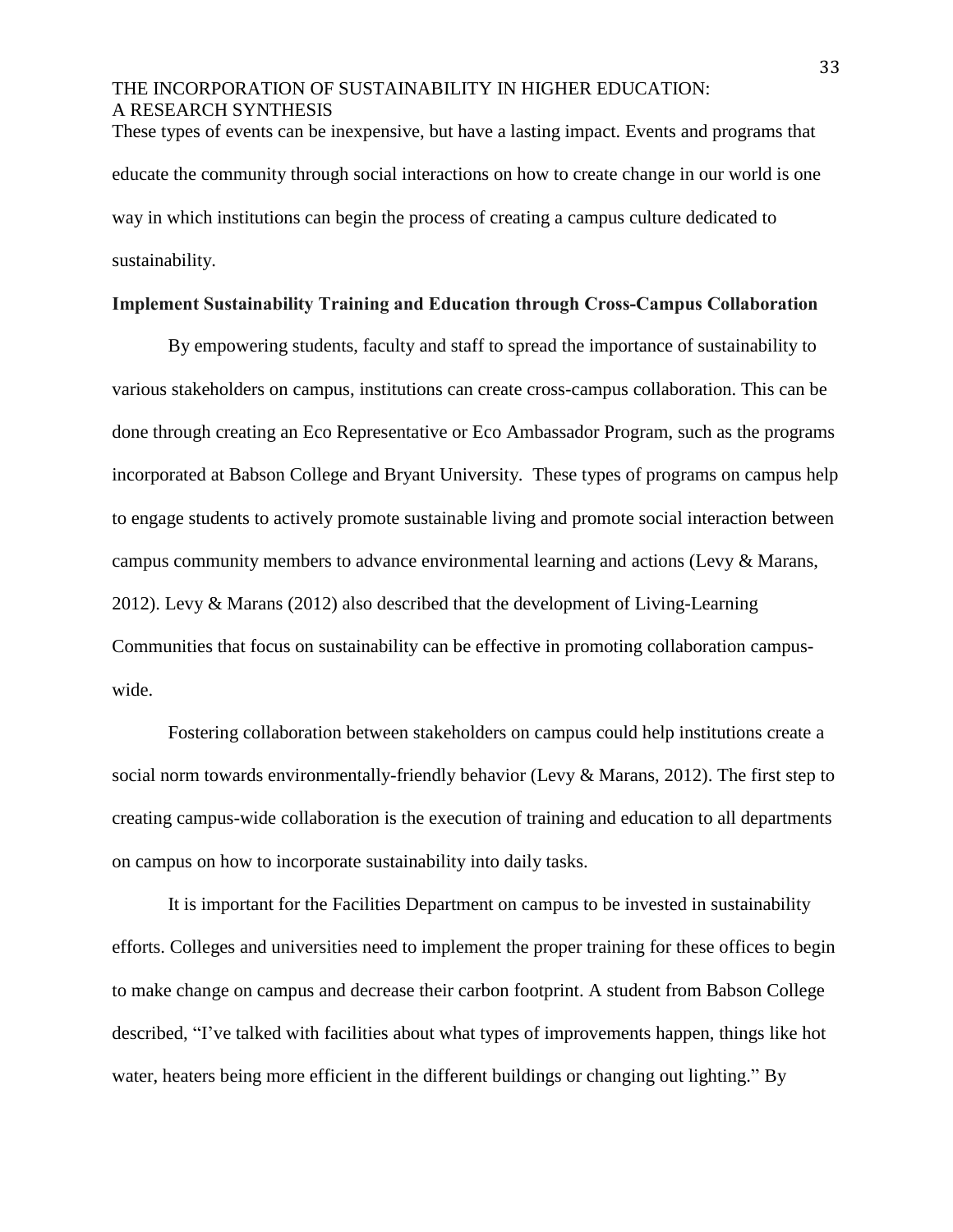educating Facilities staff on what materials and tools are more energy efficient, institutions can not only reduce their carbon emissions, but also save money.

Institutions should provide training and education to every office on campus on the proper way to recycle materials (such as paper) and the appropriate office supplies to purchase that are more energy efficient. If all stakeholders on campus do their part to incorporate sustainability into their everyday tasks then the end goal of creating campus wide sustainability could be accomplished. Sustainability can be promoted through a better understanding of environmental issues and the appropriate ways to solve them (Levy & Marans, 2012).

#### **Produce Sustainable Infrastructure**

An effective tool for reducing carbon emission that as not discussed in my findings, is the the incorporation of LEED (Leadership in Energy and Environmental Design) Certified buildings on campus. Levy and Marans (2012) highlighted in their recommendations that material incentives, such as LEED Certified construction, can help promote a campus culture that emphasizes sustainability.

LEED Certified buildings are "recognized across the globe as the premier mark of achievement in green building" (U.S. Green Building Council, 2014). Buildings that are constructed or renovated to fit LEED standards are awarded points and given a rating of Certified, Silver, Gold, or Platinum. The rating is based on whether or not the building criteria satisfies the seven LEED credit categories which include: location and transportation, materials and resources (use of sustainable building materials), water efficiency, energy and atmosphere,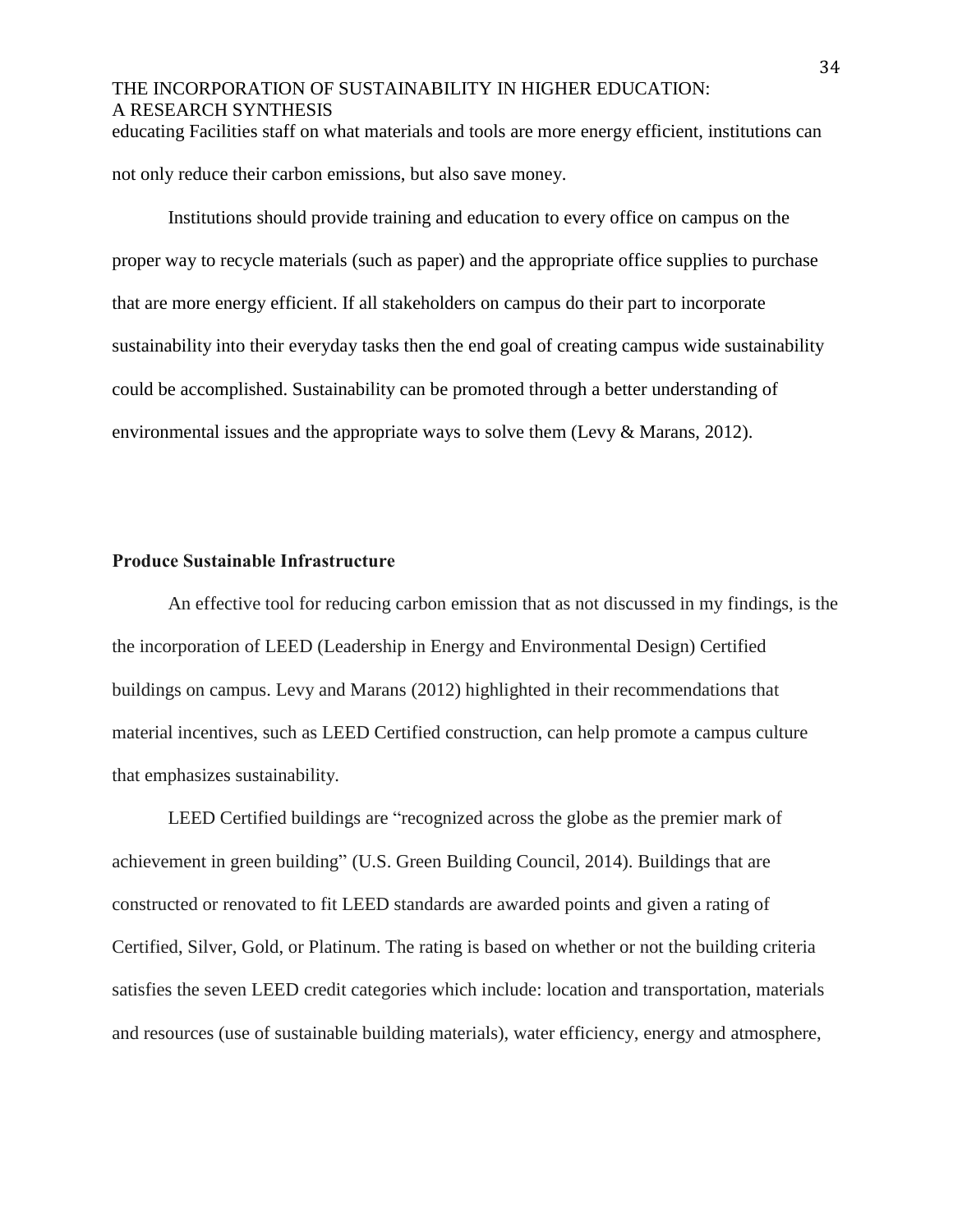sustainable sites (points earned for minimized impact on ecosystems), indoor environmental quality, and innovation (creative design, etc) (U.S. Green Building Council, 2014).

The initial investment into LEED certified construction may be expensive, but the savings you gain from the energy efficiency buildings outweighs the cost. The United States Green Building Council (2014) highlighted on their website that: "LEED-certified buildings cost less to operate, reducing energy and water bills by as much as 40%." (U.S. Green Building Council, 2014). Institutions could promote sustainability through the incorporation of top rated energy efficient buildings on campus. Students, faculty and staff could gain a better understanding of the importance of reducing carbon emissions when they are working in a building that is completely energy efficient. By committing to sustainability through infrastructure, colleges and universities could show the campus community the impact these buildings have on achieving the goal of sustainability.

#### **Continue Assessment and Monitoring of Sustainability on Campus**

There are many ways in which institutions of higher education can incorporate sustainability into campus culture. However, it is important to keep track of the methods used to implement sustainability efforts. This can be done through continuous assessment and monitoring of the ways in which the college or university successfully incorporates sustainability into operations, engagement, academics and administrative planning. Based on the findings from my data collection, I would recommend using the Sustainability Tracking and Assessment Ratings System (STARS) as a way to keep track of sustainability efforts on campus. This tool is not only useful for colleges that already have sustainability efforts on campus, but is also useful for institutions that need help setting a foundation for sustainability. When I asked an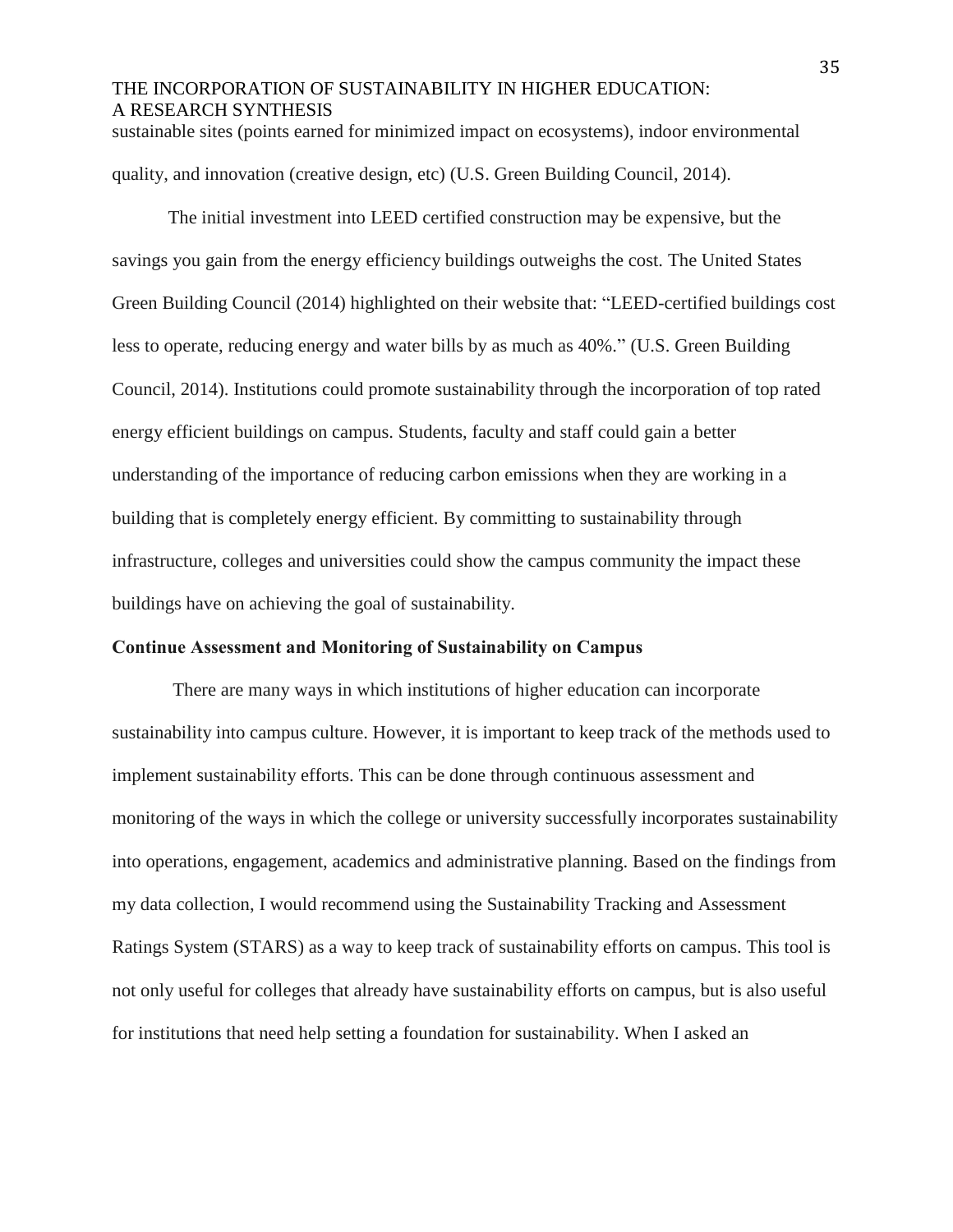administrator from Bryant University what recommendations they would give to institutions in

need of more sustainability efforts, they responded:

We really advocate for STARS, as we discovered that it catalyzes conversations and makes sustainability relevant to all different departments as well as educating the campus that it's not just an environmental issue. Sustainability is not just recycling. It is a social justice issue. It is an economic issue and there's an overlap to the social, economic and environmental pillars…I think STARS educates the campus in a very comprehensive way. It's not a tool just used as a facilitation technique… it's one of the first steps that colleges should take.

It would also be effective to assess and monitor the knowledge and understanding of sustainability on campus by administering a Sustainability Literacy Test. I recently came across some information on the Association for the Advancement of Sustainability in Higher Education (AASHE) website explaining the significance of incorporating a Sustainability Literacy Test for students on campus to assess the "success of their sustainability initiatives" (Association for the Advancement of Sustainability in Higher Education, 2014). The integration of a Sustainability Literacy Test could help test the level of understanding and critical thinking skills that students have obtained through sustainability efforts.

One way in which Sustainability Literacy Tests can be administered is through a survey via email to students. Institutions can then compare what learning has been developed over a period of time in which sustainability becomes more prevalent on campus. This can then help the institution assess the impact of sustainability on campus and whether or not they are successfully engaging students

Colleges and universities should constantly be tracking the effectiveness of sustainability programs and actions on campus. This can be done by assessing and monitoring campus initiatives for sustainability. The STARS Reporting Tool is a comprehensive way to track and rate sustainability in higher education, while also allowing institutions to benchmark other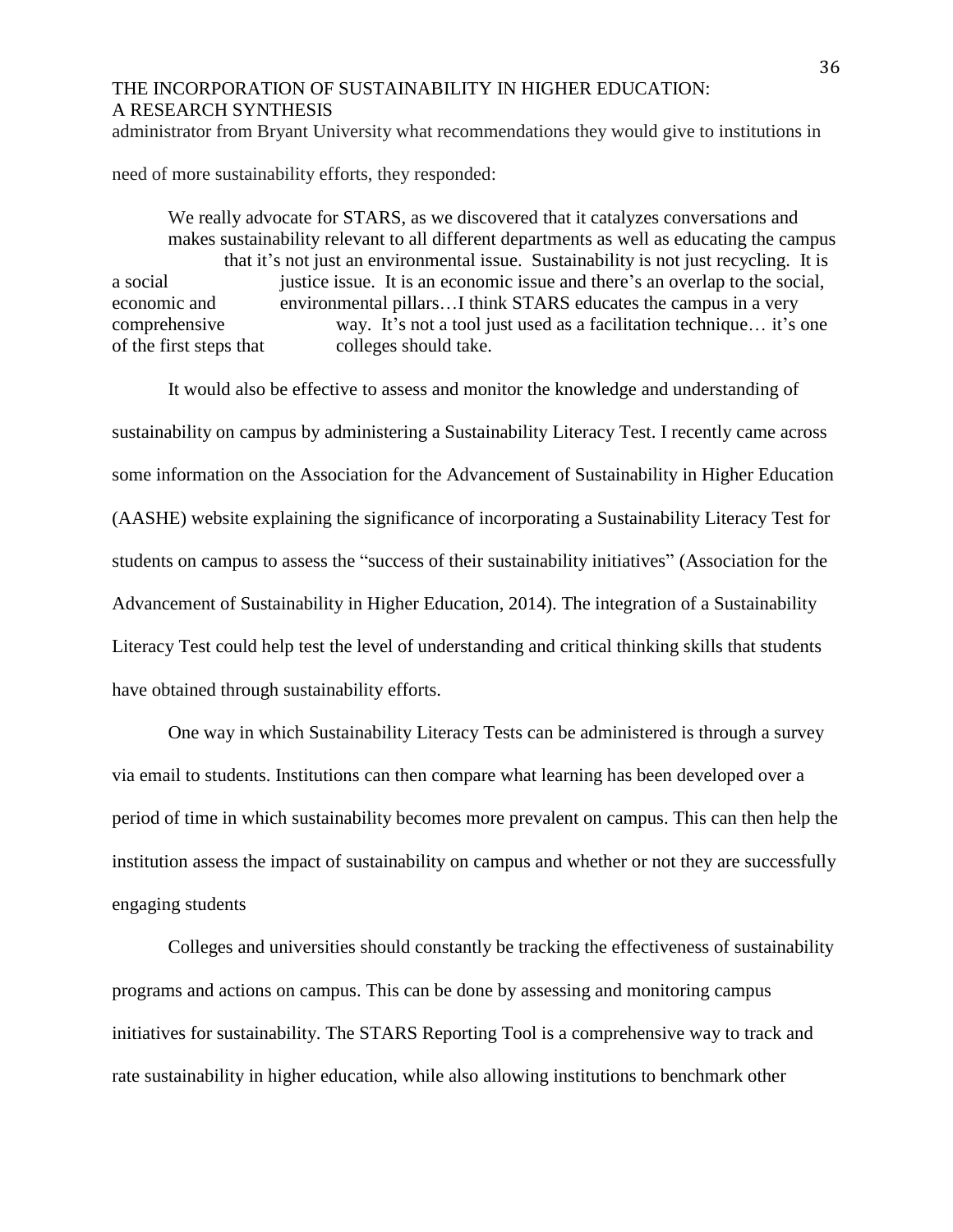## THE INCORPORATION OF SUSTAINABILITY IN HIGHER EDUCATION: A RESEARCH SYNTHESIS schools in order to successfully lay a foundation for sustainability on campus. It is important to

check the effectiveness of these initiatives by administering a Sustainability Literacy Test to students to understand the amount of knowledge gained from attending an institution dedicated to sustainability.

#### **Conclusion**

As the population continues to grow rapidly worldwide, the need for environmental sustainability is imperative. Colleges and universities need to take the initiative to increase awareness of the growing need for sustainable development in the world. By educating our future leaders on the importance of maintaining our planet, we can create a society where people engage with their community and collaborate to solve real-world problems.

The literature reviewed suggested that institutions can successfully implement sustainability into higher education practices by incorporating Education for Sustainable Development (ESD), restructuring the institution to incorporate sustainability, developing sustainability competencies, and incorporating an interdisciplinary, sustainability focused curriculum.

The findings from my data collection, which involved interviewing the Office of Sustainability at Babson College and Bryant University, are supported by the literature review. Based on the information I collected from the administrators and student interns at Babson College and Bryant University I devised a set of recommendations for institutions to follow in order to incorporate sustainable practices on campus.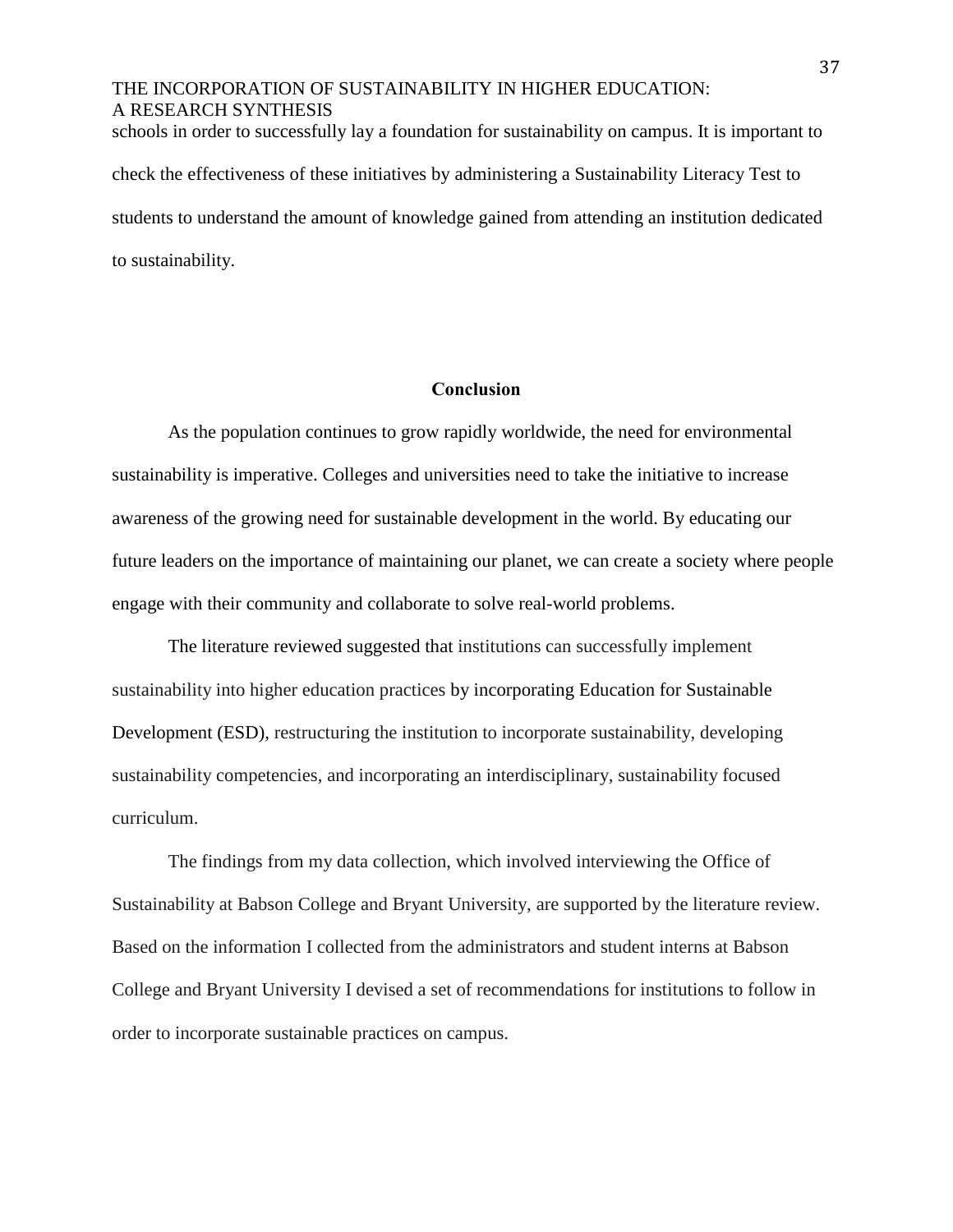These recommendations explain that colleges and universities should: establish sustainability goals through institutional commitment, create administrative positions dedicated to sustainability, advocate for student interest and participation in sustainability efforts, implement sustainability training and education through cross-campus collaboration, produce sustainable infrastructure, and continue assessment and monitoring of sustainability on campus.

Institutions of higher education stress the importance of creating individuals that are global citizens and critical thinkers. Educating students on the importance of living sustainably could create a positive change in our world by producing citizens with critical and global perspectives.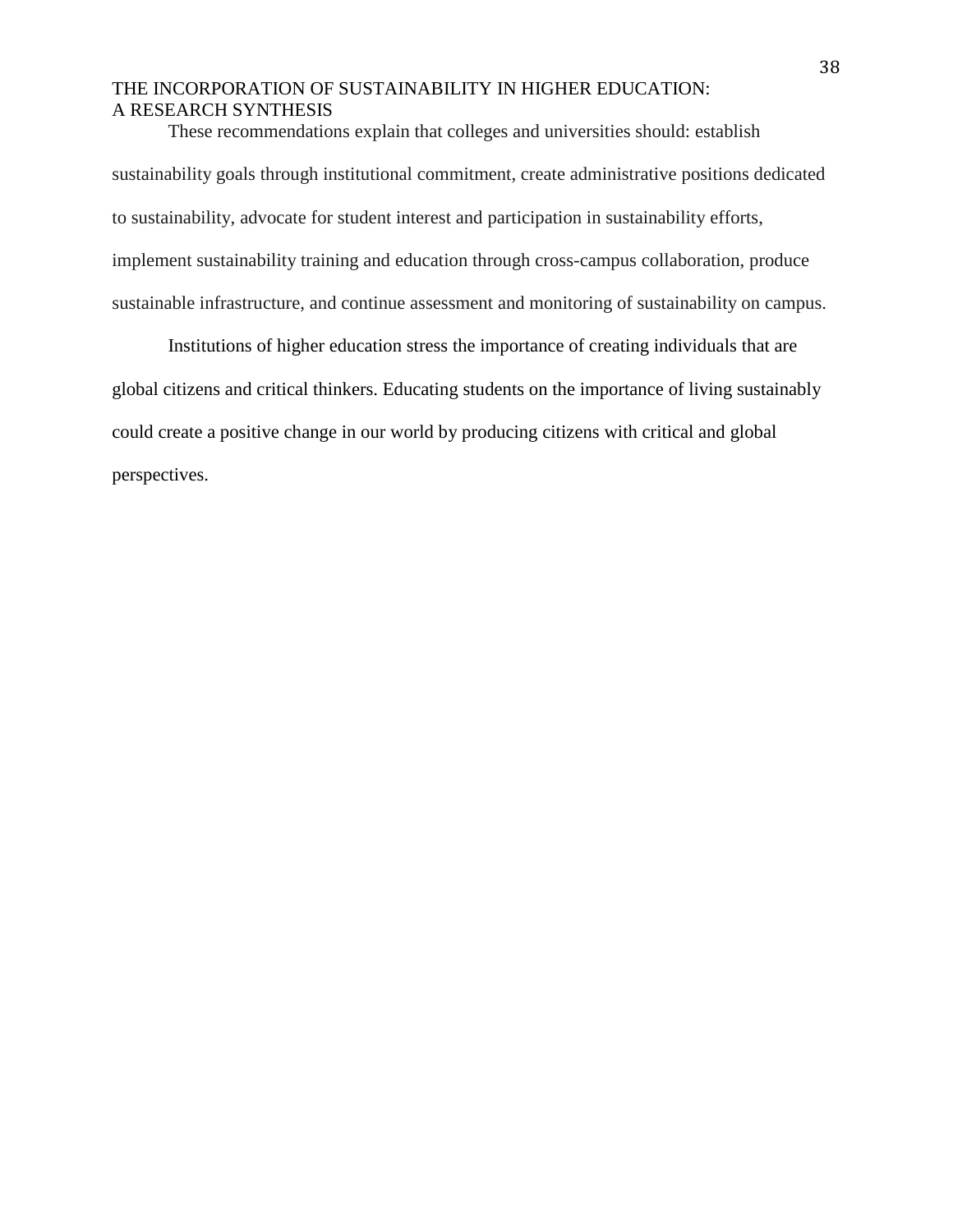### **Appendix A**

Interview Protocol

- 1. How did your institution decide to implement an Office of Sustainability on campus?
- 2. What does a typical day in the office look like?
- 3. How much interaction do you have with students?
- 4. What activities/events/programs on campus is your office involved in planning?
- 5. What are the most effective sustainability efforts on campus?
- 6. In what ways has your office had an impact in creating a more sustainable campus?
- 7. How does your office impact student life?
- 8. What have been the most effective sustainable development programs that your office has implemented on campus?
- 9. How does your office affect other administrative offices? How does it effect faculty roles?
- 10. How can other campuses effectively incorporate sustainable practices on campus?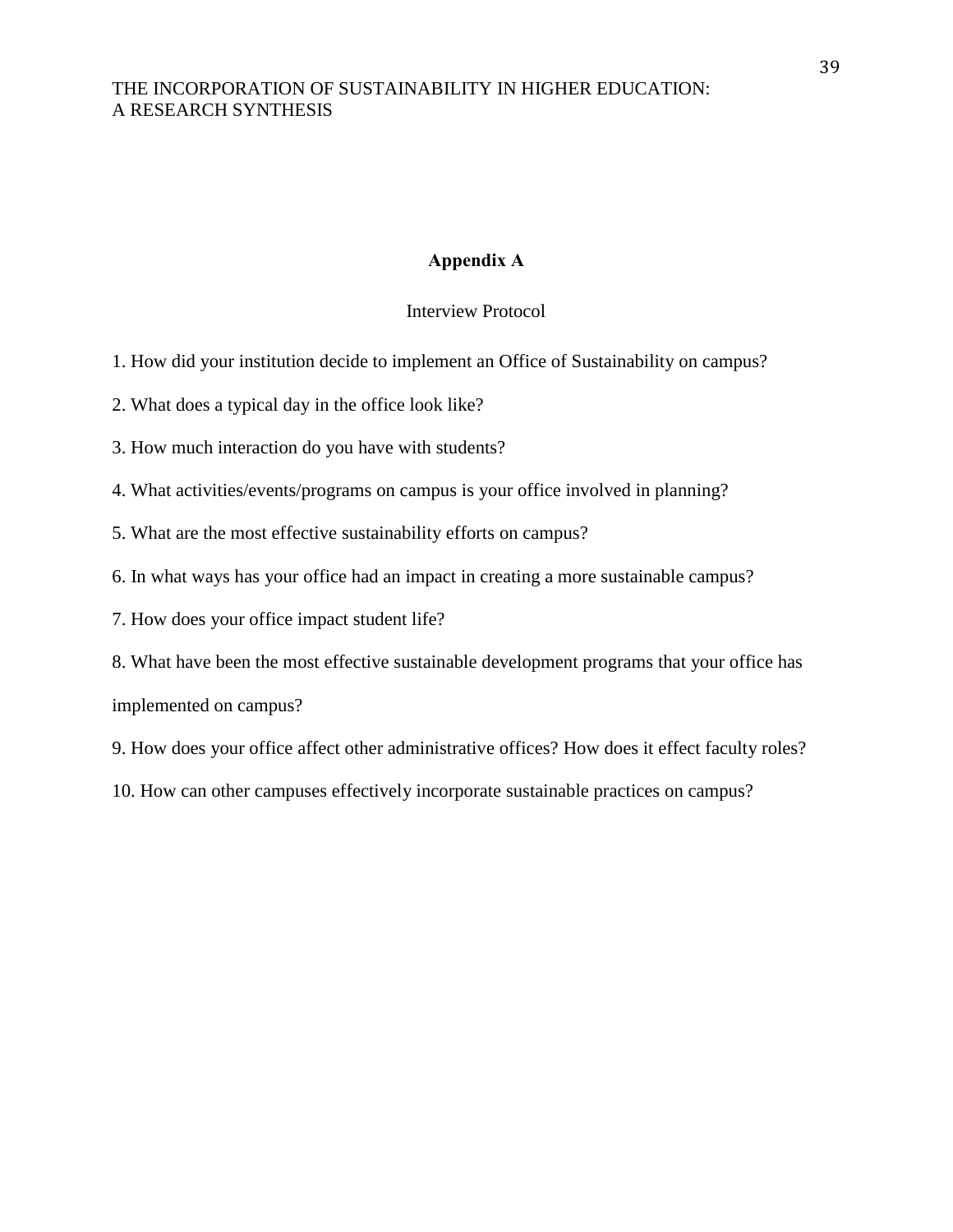#### **Appendix B**

Figure B1: Average Salary for Sustainability Positions in Higher Education – By Region

AVERAGE SALARY - BY REGION

|                                         | All regions<br>Standard<br>Average |                  |          |          | Mid-                       | Pacific | <b>Rocky</b>                                          | South-   |
|-----------------------------------------|------------------------------------|------------------|----------|----------|----------------------------|---------|-------------------------------------------------------|----------|
| <b>Position Type</b>                    | <b>Salary</b>                      | <b>Deviation</b> | Central  | Eastern  | Western                    | Coast   | Mountain                                              | Eastern  |
| Sustainability Director or CSO \$82,791 |                                    | \$26,147         | \$82,782 |          |                            |         | \$85,155 \$82,364 \$87,852 \$93,818 \$70,732          |          |
| <b>Sustainability Manager</b>           | \$62,059                           | \$16,509         | \$63,867 |          | \$65,679 \$56,940          |         |                                                       |          |
| <b>Sustainability Coordinator</b>       | \$45,000                           | S14,894          | \$48,402 | \$43,928 | \$44,065 \$50,514 \$40,949 |         |                                                       | \$46,007 |
| <b>All Respondents</b>                  | \$58,413                           | \$26,265         |          |          |                            |         | \$60,164 \$62,027 \$56,344 \$58,188 \$58,353 \$54,964 |          |

Note. Adapted from the Association for the Advancement of Sustainability in Higher Education (2012). Salaries and Status of Sustainability Staff in Higher Education, p. 28. Copyright 2013 by the Association for the Advancement of Sustainability in Higher Education.





Note. Adapted from the Association for the Advancement of Sustainability in Higher Education (2012). Salaries and Status of Sustainability Staff in Higher Education, p. 28. Copyright 2013 by the Association for the Advancement of Sustainability in Higher Education.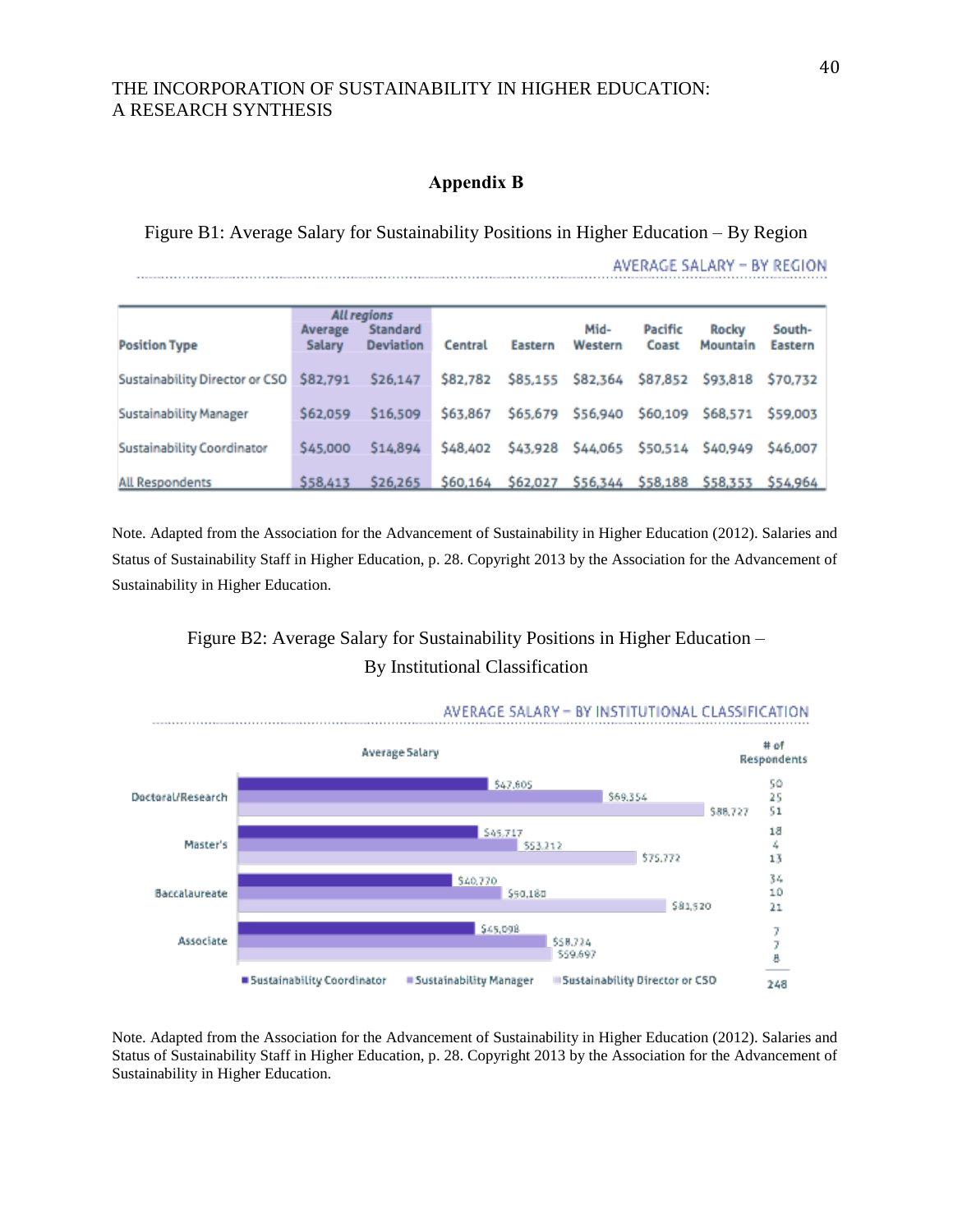#### **References**

American College & University Presidents' Climate Commitment. (2014). Presidents' Climate Commitment. Retrieved on April 5, 2014 from:

[http://www.presidentsclimatecommitment.org/about/c](http://www.presidentsclimatecommitment.org/about/)ommitment.

Association for the Advancement of Sustainability in Higher Education. (2014). STARS

Techincal Manual: Version 2.0 administrative update two. Denver, CO: AASHE.

Association for the Advancement of Sustainability in Higher Education. (2014). STARS

Reporting Tool. Retrieved from: https://stars.aashe.org

Association of University Leaders for a Sustainable Future. (1990). Talloires Declaration. Retrieved on April 5, 2014 from: http://www.ulsf.org/programs\_talloires.html

Babson College. (2014). About Babson. Retrieved on April 5, 2014 from: http://www.babson.edu/about-babson/Pages/home.aspx

- Barth, M. (2013). Many roads lead to sustainability: a process-oriented analysis of change in higher education. *International Journal of Sustainability in Higher Education*, *14*(2), 160-175.
- Barth, M., Godemann, J., Rieckmann, M., & Stoltenberg, U. (2007). Developing key competencies for sustainable development in higher education. *International Journal of Sustainability in Higher Education*, 8(4), 416-430.
- Barth, M., Michelsen, G., & Sanusi, Z. A. (2011). A review on higher education for sustainable development-looking back and moving forward. *Journal of Social Sciences*, *7*(1), 100.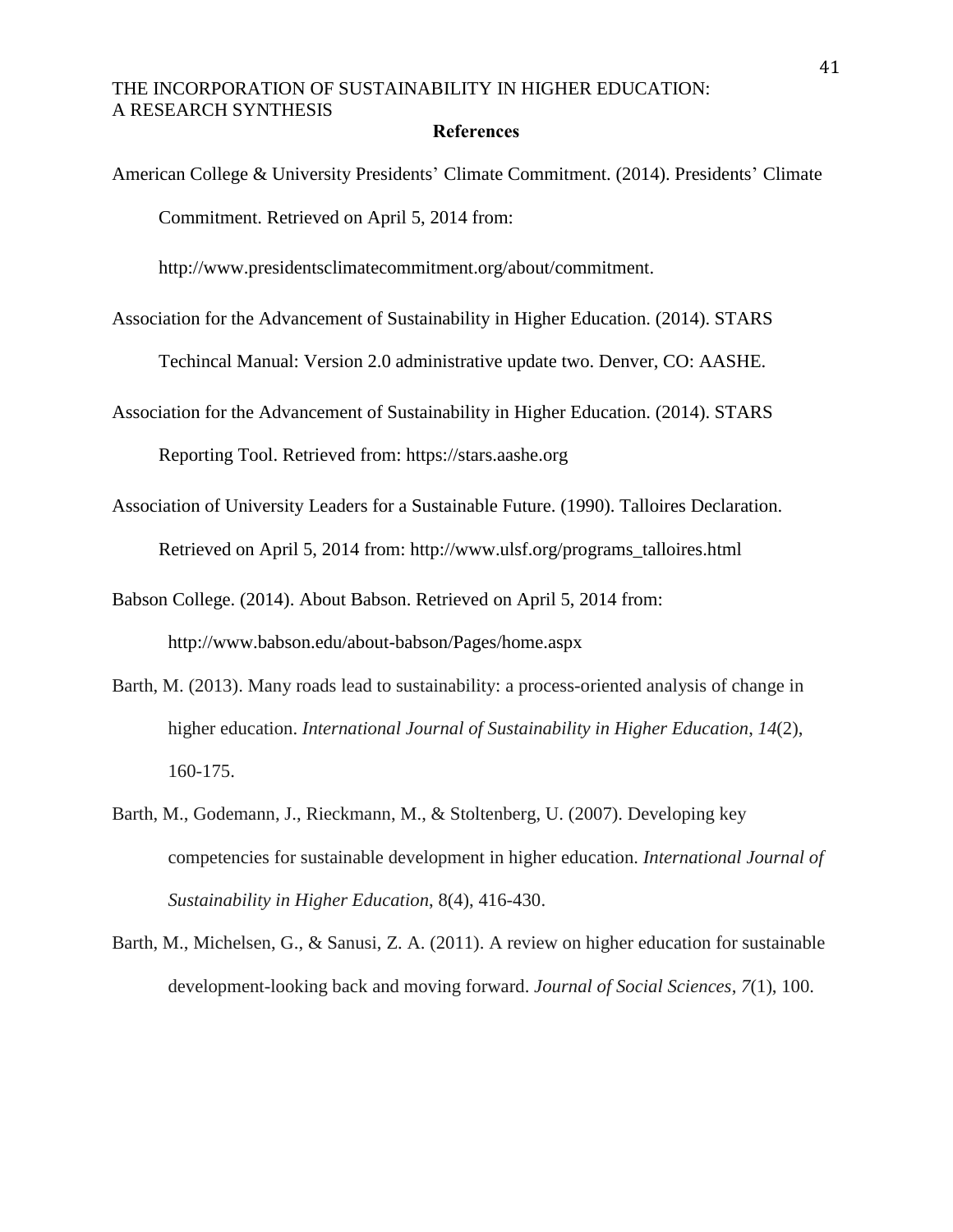Barth, M., & Rieckmann, M. (2012). Academic staff development as a catalyst for curriculum

change towards education for sustainable development: An output perspective. *Journal of*

*Cleaner Production*, *26*, 28-36.

Barth, M., & Timm, J. (2011). Higher education for sustainable development: Students' perspectives on an innovative approach to educational change. *Journal of Social Science*, 7(1), 13-23.

- Bryant University. (2014). About Bryant. Retrieved on April 5, 2014 from: http://www.bryant.edu/about/
- Clugston, R. M., & Calder, W. (1999). Critical dimensions of sustainability in higher education. *Sustainability and University Life*, 5, 31-46.
- Cortese, A. D. (2003). The critical role of higher education in creating a sustainable future. *Planning for Higher Education*, 31(3), 15-22.
- Corcoran, P. B., Walker, K. E., & Wales, A. E. (2004). Case studies, make‐ your‐ case studies, and case stories: A critique of case‐ study methodology in sustainability in higher education. *Environmental Education Research*, *10*(1), 7-21.
- Fien, J. (2002). Advancing sustainability in higher education: Issues and opportunities for research. *Higher Education Policy*, *15*(2), 143-152.
- Gough, S., & Scott, W. (2008). *Higher education and sustainable development: Paradox and possibility*. Routledge.
- Hales, D. (2008). Sustainability and higher education. *The New England Journal of Higher Education*, 23-24.

Hidalgo, L. A., & Fuentes, J. M. A. (2013). The development of basic competencies for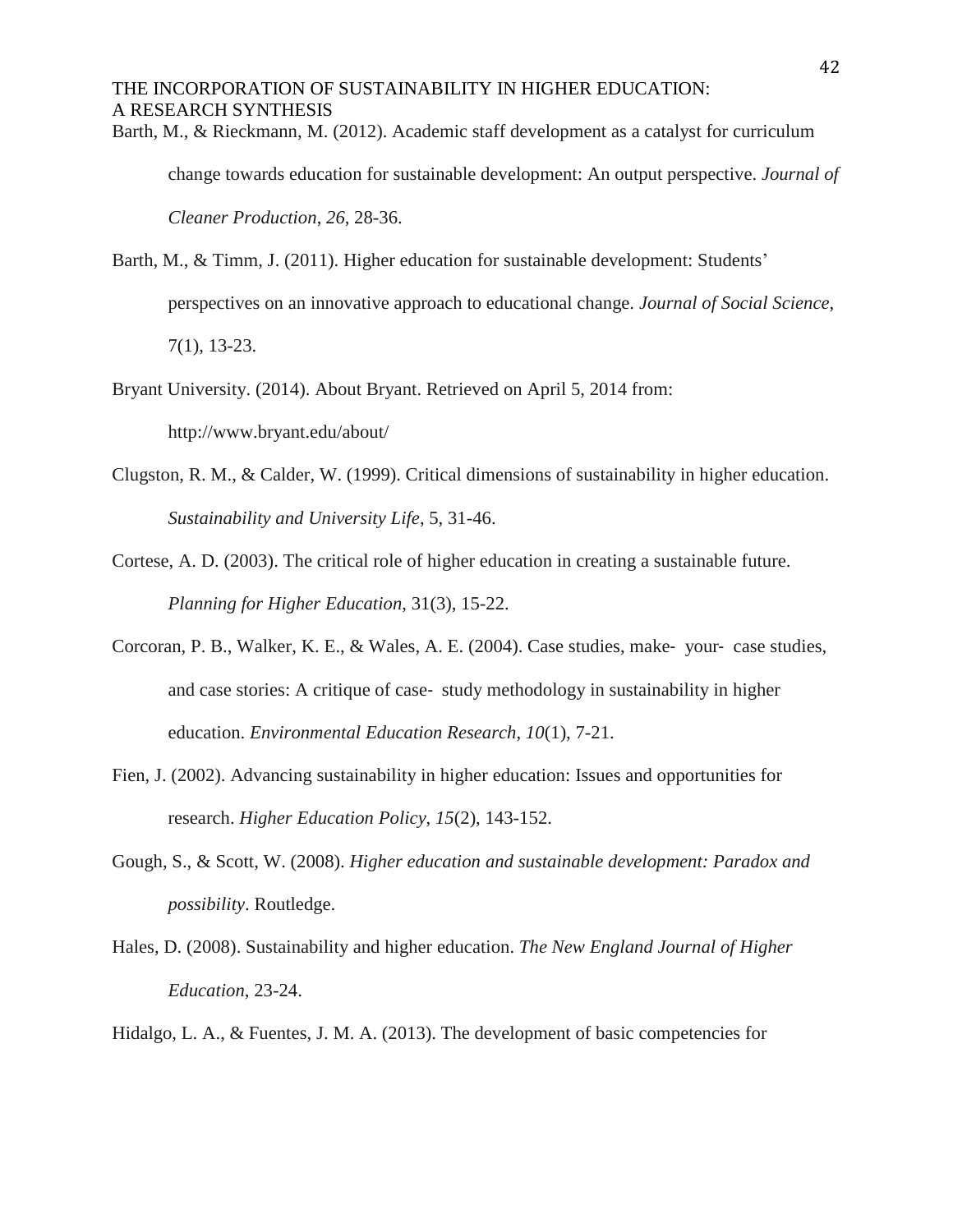sustainability in higher education: An educational model. *US-China Education Review*,

447.

- James, M., Card, K., (2012). Factors contributing to institutions achieving environmental sustainability. *International Journal of Sustainability in Higher Education*, Vol. 13 Iss: 2, pp.166 - 176.
- Levy, B. L., & Marans, R. W. (2012). Towards a campus culture of environmental sustainability: recommendations for a large university. *International Journal of Sustainability in Higher Education*, *13*(4), 365-377.
- Mertens, D. M. (2009). *Research and evaluation in education and psychology: Integrating diversity with qualitative, quantitative, and mixed methods approaches.* (3rd edition). New York: Sage publications.
- Moore, J. (2005). Seven recommendations for creating sustainability education at the university level: A guide for change agents. *International Journal of Sustainability in Higher Education*, *6*(4), 326-339.
- Nejati, M., & Nejati, M. (2012). Assessment of sustainable university factors from the perspective of university students. *Journal of Cleaner Production*.
- Sherman, D. J. (2008). Research and solutions: Sustainability: What's the big idea? A strategy for transforming the higher education eurriculum. *Sustainability: The Journal of Record*, 1(3), 188-195.
- Shriberg, M. (2002). Institutional assessment tools for sustainability in higher education: strengths, weaknesses, and implications for practice and theory. *Higher Education Policy*, 1*5*(2), 153-167.